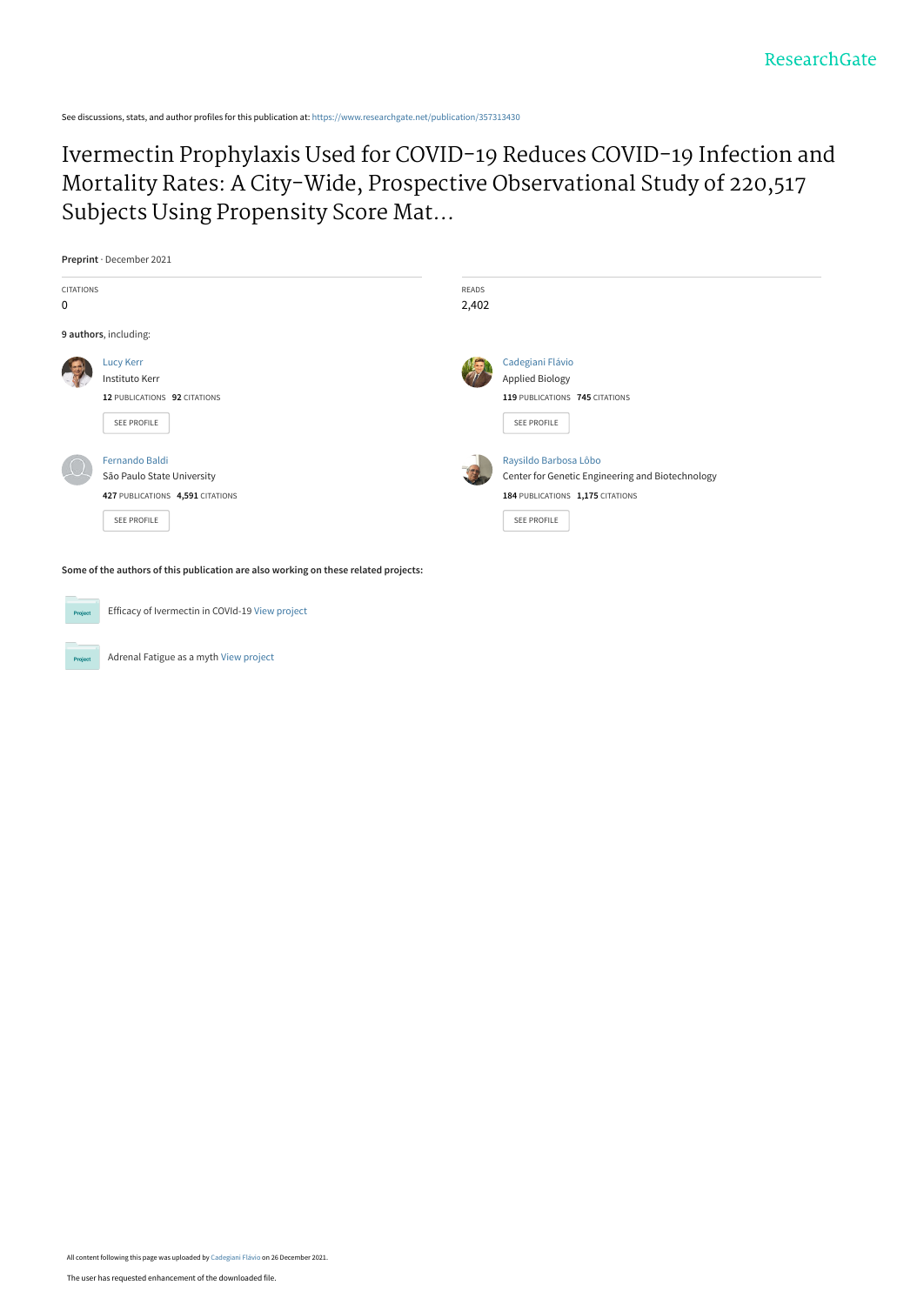- **Ivermectin Prophylaxis Used for COVID-19 Reduces COVID-19 Infection and**
- **Mortality Rates: A City-Wide, Prospective Observational Study of 220,517**
- **Subjects Using Propensity Score Matching.**
- 
- 5 Lucy Kerr, MD, ARDMS<sup>1</sup>, Flavio A. Cadegiani, MD, MSc, PhD<sup>2,3</sup>, Fernando Baldi,
- 6 PhD<sup>4</sup>, Raysildo Barbosa Lôbo, PhD<sup>5</sup>, Washington Luiz Olivato Assagra<sup>6</sup>, Fernando Carlos
- 7 Proença<sup>7</sup>, Pierre Kory, MD, MPA<sup>3</sup>, Jennifer A. Hibberd, DDS, DPD, MRCDC<sup>8</sup>, Juan J
- 8 Chamie-Quintero<sup>9</sup>
- 
- 10 <sup>1</sup>Instituto Kerr de Ensino e Pesquisa, São Paulo, Brazil
- <sup>2</sup> Corpometria Institute, Brasilia, Brazil
- 12 <sup>3</sup> Front-Line Covid-19 Critical Care Alliance (FLCCC), USA
- Department of Animal Sciences, State University of São Paulo, São Paulo, Brazil
- Department of Genetics, Ribeirão Preto Medical School, University of São Paulo, Ribeirão
- Preto, Brazil.
- <sup>6</sup> Centro Técnico de Avaliação Genômica C.T.A.G, Ribeirão Preto, Brazil
- 17 <sup>7</sup> Itajaí City Hall, Itajaí, Brazil
- University of Toronto, Toronto, Canada
- Data Analysis, Universidad EAFIT, Cambridge, USA
- 
- **\*Corresponding author:**
- **Flávio A. Cadegiani, MD, MSc, PhD**
- **Corpometria Institute**
- **SGAS 915 Centro Clínico Advance, Rooms 260/262/264, Brasília, DF, Brazil**
- **f.cadegiani@gmail.com, flavio.cadegiani@unifesp.br, flavio@flccc.net**
- **+55 61 981.395.395**
- 
- **Key-words:** COVID-19, SARS-CoV-2, ivermectin, prophylaxis, prevention,
- coronavirus
- 
- **Acromyums:** COPD = Chronic Obstructive Pulmonary Disease; CVD = cardiovascular
- disease; MI = Myocardial infarction; T2D = Type 2 Diabetes
- 
- 
- 
- 
- 
- 
- 
-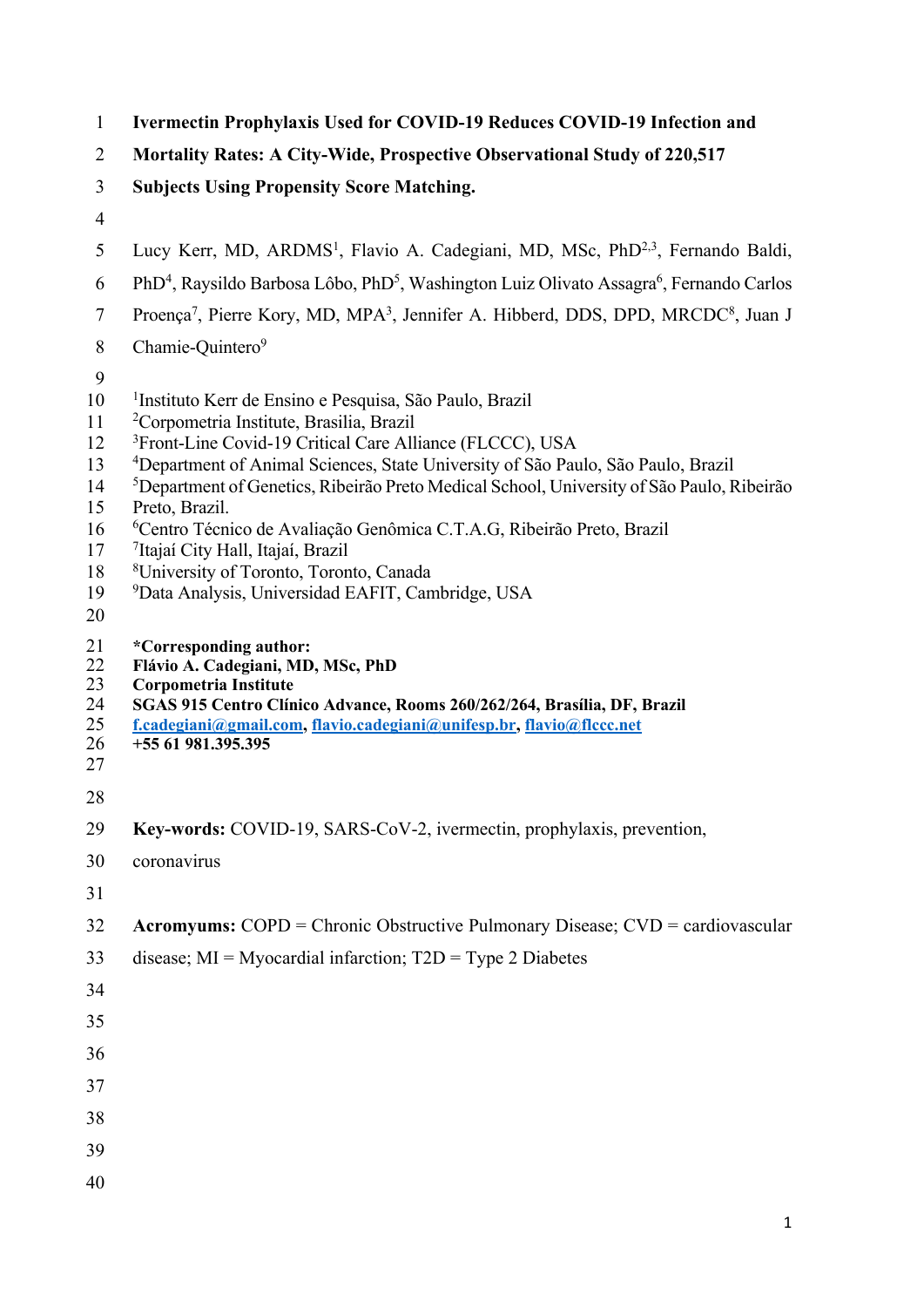- **Abstract**
- 

 **Background:** Ivermectin has demonstrated different mechanisms of action that potentially protect from both COVID-19 infection and COVID-19-related comorbidities. Based on the studies suggesting efficacy in prophylaxis combined with the known safety profile of ivermectin, a citywide prevention program using ivermectin for COVID-19 was implemented in Itajai, a Southern city in Brazil in the state of Santa Catarina. The objective of this study was to evaluate the impact of regular ivermectin use on subsequent COVID-19 infection and mortality rates.

 **Materials and methods:** We analyzed data from a prospective, observational study of the citywide COVID-19 prevention with ivermectin program which occurred between July 2020 to December of 2020 in Itajaí, Brazil. Study design, institutional review board approval, and analysis of registry data occurred after completion of the program. The program consisted of inviting the entire population of Itajaí to a medical visit in order to enroll in the program and to compile baseline, personal, demographic and medical information. In the absence of contraindications, ivermectin was offered as an optional treatment to be taken 2 consecutive days every 15 days at a dose of 0.2mg/kg/day. In cases where a participating citizen of Itajai became ill with COVID-19, they were recommended to not use ivermectin or any other medication in early outpatient treatment. Clinical outcomes of infection, hospitalization, and death were automatically reported and entered into the registry in real time. Study analysis consisted of comparing ivermectin users with non-users using cohorts of infected patients propensity score matched (PSM) by age, sex, and comorbidities. COVID-19 infection and mortality rates were analyzed with and without use of propensity score matching.

 **Results:** A total of 220,517 subjects were included in the analysis; 133,051 (60.3%) regular ivermectin users and 87,466 (39.7%) non-users. Using PSM, two cohorts of 3,034 subjects suffering COVID-19 infection were compared. The regular use of ivermectin led to a 68% reduction in COVID-19 mortality [25 (0.8%) versus 79 (2.6%) among 69 ivermectin non-users; risk ratio (RR), 0.32; 95% confidence interval (CI),  $0.20 - 0.49$ ; p < 0.0001]. When adjusted for residual variables, reduction in mortality rate was 70% (RR, 71 0.30; 95%CI 0.19 – 0.46;  $p < 0.0001$ ). There was a 56% reduction in hospitalization rate (44 versus 99 hospitalizations among ivermectin users and non-users, respectively; RR, 73 0.44;  $95\%$ CI, 0.31 – 0.63; p < 0.0001). After adjustment for residual variables, reduction in hospitalization rate was 67% (RR, 0.33; 95%CI 023 – 0.66; p < 0.0001).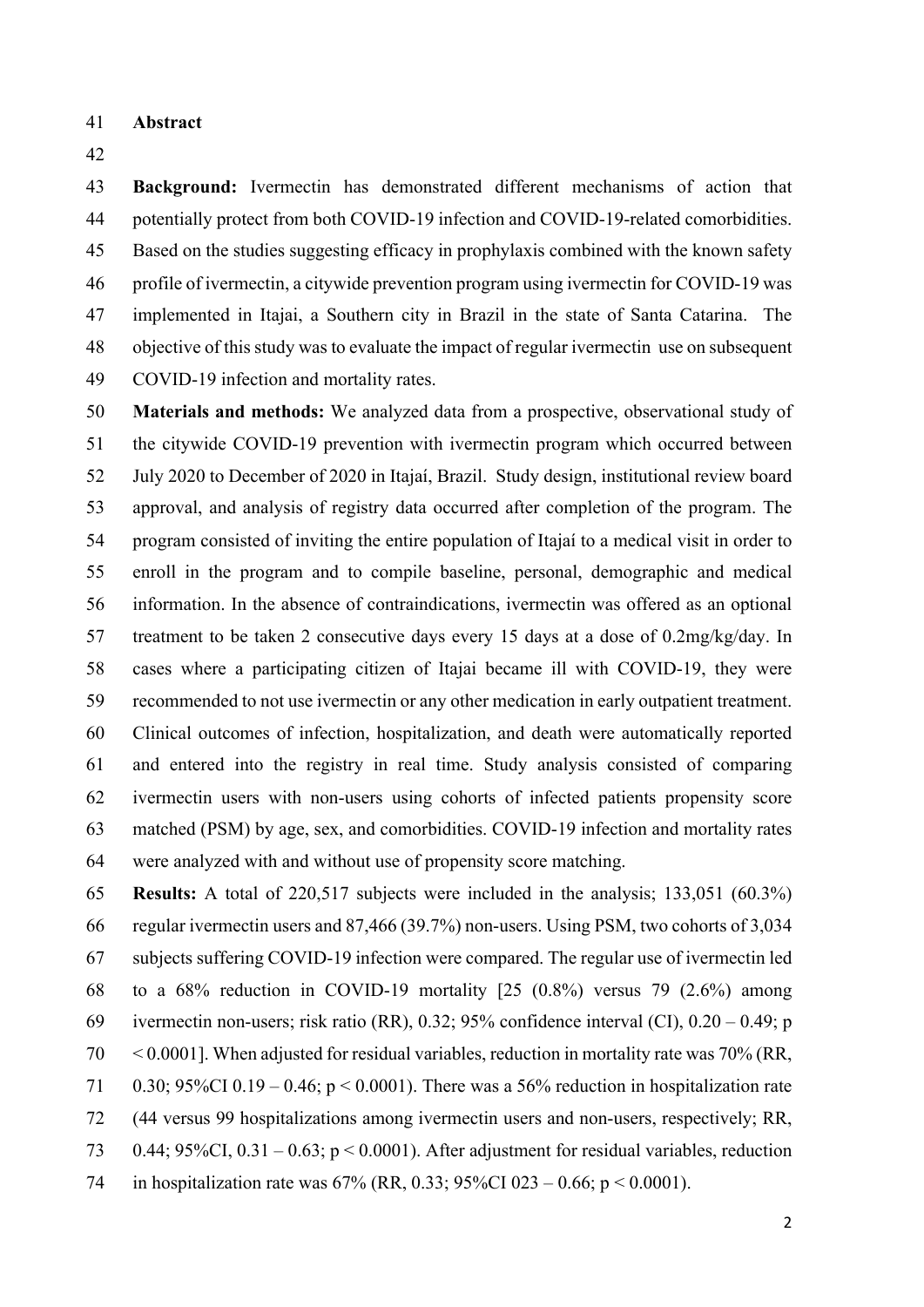| 75      | Conclusion: In this large, propensity score matched study, regular use of ivermectin as a |
|---------|-------------------------------------------------------------------------------------------|
| $76\,$  | prophylactic agent was associated with significantly reduced COVID-19 infection,          |
| $77\,$  | hospitalization, and mortality rates.                                                     |
| $78\,$  |                                                                                           |
| 79      |                                                                                           |
| $80\,$  |                                                                                           |
| 81      |                                                                                           |
| 82      |                                                                                           |
| 83      |                                                                                           |
| 84      |                                                                                           |
| 85      |                                                                                           |
| 86      |                                                                                           |
| $87\,$  |                                                                                           |
| $88\,$  |                                                                                           |
| 89      |                                                                                           |
| 90      |                                                                                           |
| 91      |                                                                                           |
| 92      |                                                                                           |
| 93      |                                                                                           |
| 94      |                                                                                           |
| 95      |                                                                                           |
| 96      |                                                                                           |
| 97      |                                                                                           |
| 98      |                                                                                           |
| 99      |                                                                                           |
| $100\,$ |                                                                                           |
| $101\,$ |                                                                                           |
| $102\,$ |                                                                                           |
| 103     |                                                                                           |
| 104     |                                                                                           |
| 105     |                                                                                           |
| 106     |                                                                                           |
| $107\,$ |                                                                                           |
| $108\,$ |                                                                                           |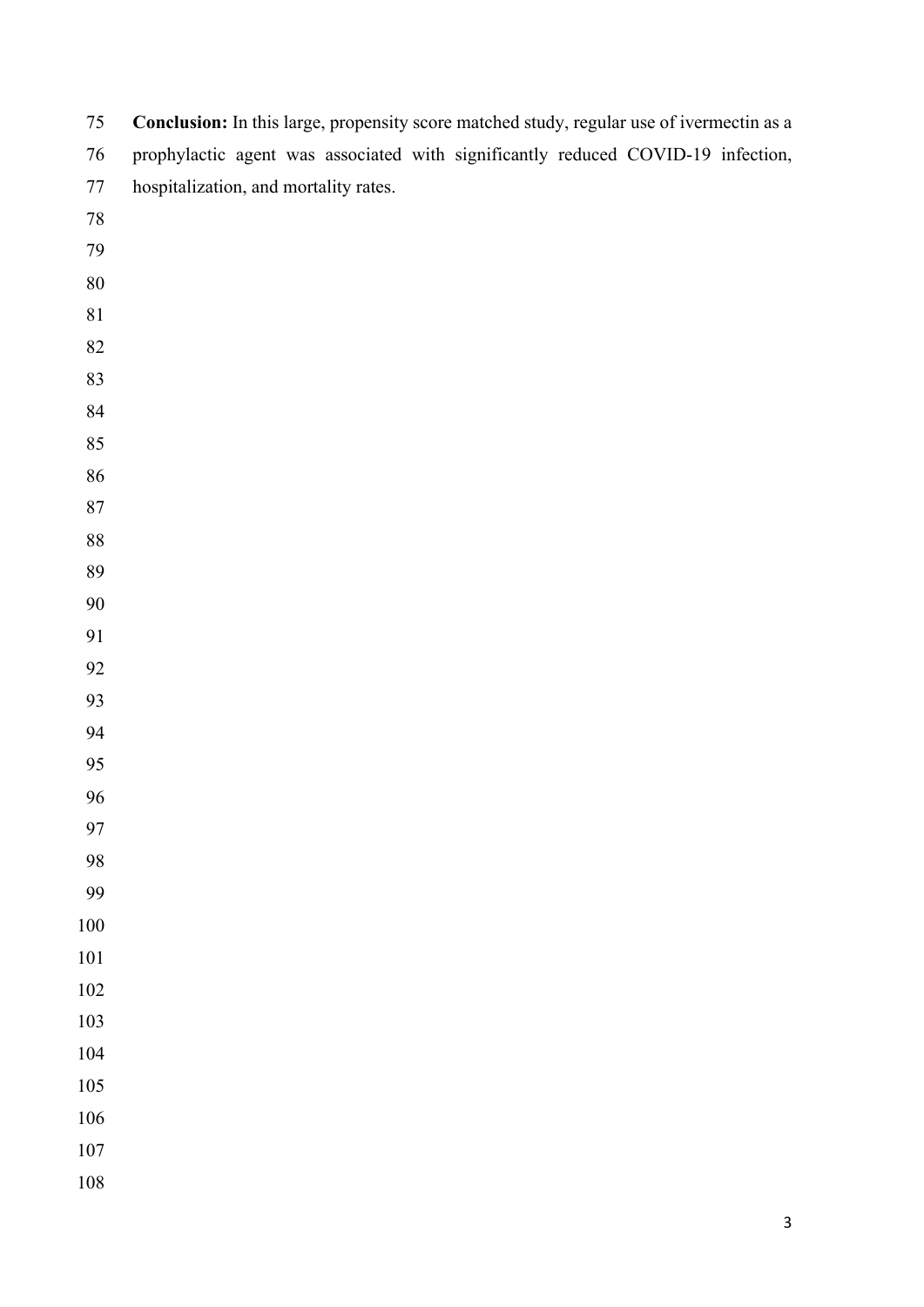- 109 **Introduction**
- 110

111 Ivermectin has been demonstrated to have not only extensive anti-parasitic actions<sup>1,2</sup>, but alsoanti-viral, anti-bacterial, and anti-protozoan properties. Ivermectin has been long 113 proposed for use as a repurposed antiviral agent<sup>4-6</sup>. Indeed, antiviral effects of ivermectin have been reported against both RNA and DNA types of viruses, including HIV-1, Yellow fever (YFV), Japanese encephalitis, tick-borne encephalitis, West Nile, Zika (ZKV), Dengue fever, Chikungunya (CHIKV), Venezuelan equine encephalitis and the 117 Pseudorabies virus<sup>3,5,7</sup>, as well as functioning in regulation of proteins involved in antiviral responses $8$ .

119

120 Additional actions of ivermectin described include agonism activity to the X-LBD 121 binding receptor  $(FXR)$ , with multiple potential metabolic benefits<sup>9,10</sup>; neuronal 122 regeneration<sup>11,12</sup>, prevention of muscle hypoxia<sup>13</sup>, anti-inflammatory activity to 123 Interferon  $(NF)^{14}$ , nuclear factor-κB (NF-κB), lipopolysaccharide (LPS)<sup>15</sup> and JAK-124 STAT pathway, PAI-1<sup>16,17</sup>; generation of P21 activated Kinase 1 (PAK-1)<sup>18,19</sup>; reduction 125 of Interleukin-6 (IL-6) levels<sup>15</sup>; allosteric modulation of P2X4 receptor<sup>20</sup>; inhibition of 126 high mobility group box 1  $(HMGB1)^{21,22}$ ; suppression of mucus hypersecretion, 127 diminished recruitment of immune cells and production of cytokines in the  $\text{lung}^{23}$ . 128 ivermectin is also described to induce Th1-type immune response against protozoans<sup>24</sup>, 129 and anti-coagulant action through binding to the S protein of some viruses<sup>25</sup>.

130

131 The hypothesis that ivermectin could be protective against COVID-19 is 132 substantiated by its multi-pathway, anti-inflammatory effects<sup>15,26</sup> and multi-antiviral 133 mechanisms. COVID-19 pathogenesis is largely understood as an inflammation-mediated 134 hemagglutinating infection disrupting pulmonary, vascular and endothelial systems, 135 leading to a multi-systemic disease. *In vitro* and *in-silico*, ivermectin has demonstrated 136 anti-SARS-CoV-2 activity through more than 20 direct and indirect mechanisms<sup>2,27,28</sup>.

137

138 Ivermectin has demonstrated preliminary protective effects against SARS-CoV-2 139 infection in terms of reducing times to clinical recovery, rates of disease progression and 140 mortality<sup>2,29,30</sup>. However, more robust studies with larger sample sizes are still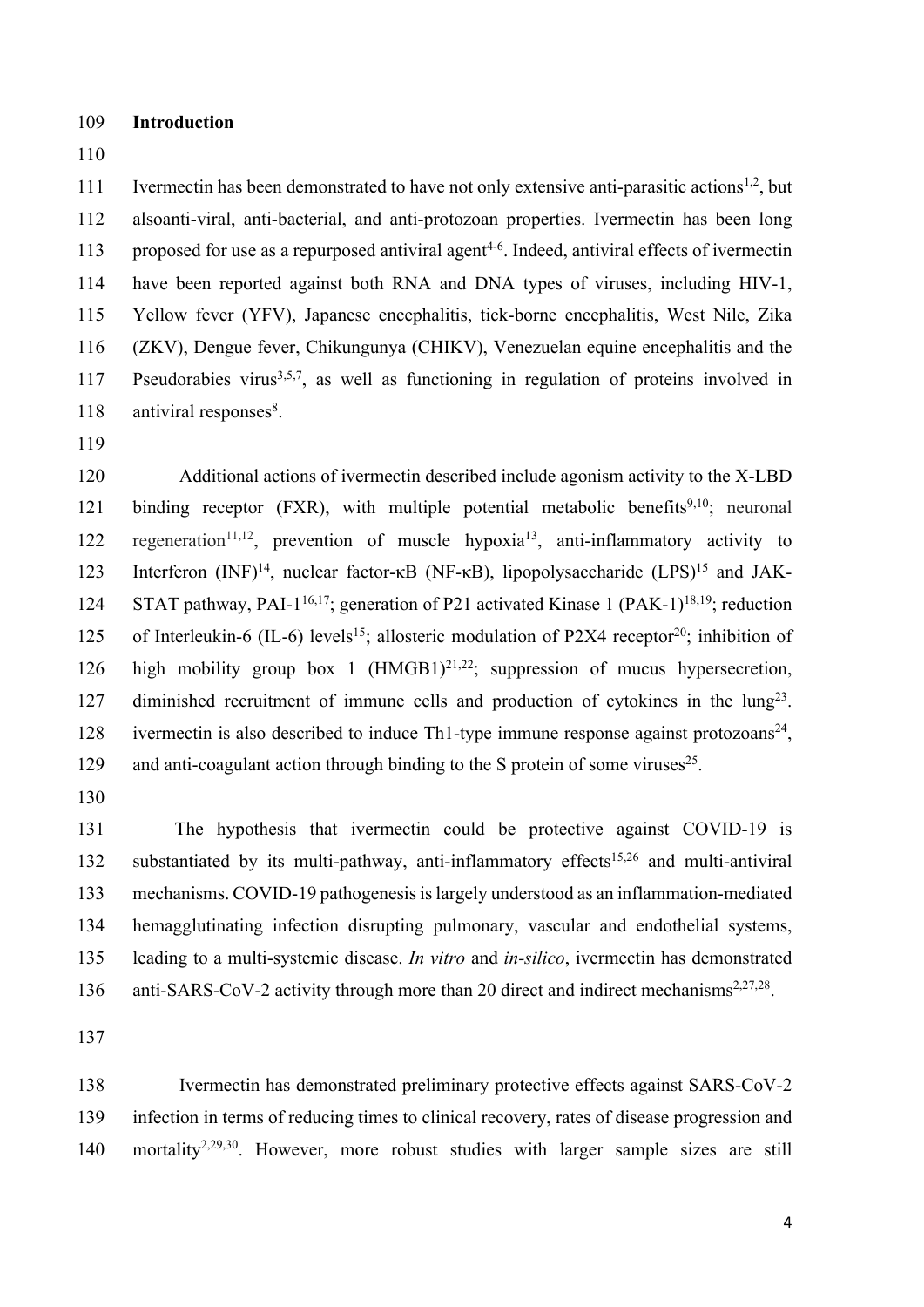recommended to confirm the possible beneficial effects ivermectin confers in COVID-

19.

144 Since the onset of the COVID-19 pandemic, the use of inexpensive options based on a consistently beneficial signal of efficacy, a well-established safety profile, favourable cost-effectiveness, ivermectin is a highly attractive intervention for the patient centred medicine practiced by frontline clinicians, with use aligning strongly with the bioethical principles for medical practice outlined in Article 36 of the Helsinki 149 declaration.

151 However, despite this favorable risk/benefit profile and absense of therapeutic alternatives, ivermectin has yet to be approved for prophylaxis and treatment of COVID- 19 by agencies throughout the world, including FDA (Food & Drug Administration; United States of America), EUA (European Medicines Agency; Europe) and ANVISA (Agência Nacional de Vigilância Sanitária – Brazilian Health Regulatory Agency; Brazil).

158 The ability to prescribe ivermectin or any other off-label drug for COVID-19 has long been at the discretion of frontline physicians once all risks, uncertainties, potential benefits, and patients' rights are exposed, and informed consent has been obtained. Of particular note, in Brazil, this follows the medical autonomy to determine the best therapeutic strategies for individuals, as per the Medical Code of Ethics of the Brazilian Board of Medical Doctors; the Federal Council of Medicine – Conselho Federal de Medicina (CFM), that determines the obligations and rights of medical doctors in Brazil<sup>32</sup>.

167 Itajai, a city in the Southern Brazilian state of Santa Catarina, initiated a population wide government program for COVID-19 prophylaxis. The medical-focused decision parameters established are based on the distribution of ivermectin to whole populations in different countries. To ensure the safety of the population, a well-controlled computer program was developed to compile and maintain all relevant demographic and clinical data. The use of ivermectin was optional and based on patients' preferences given its benefits as a preventative agent was unproven.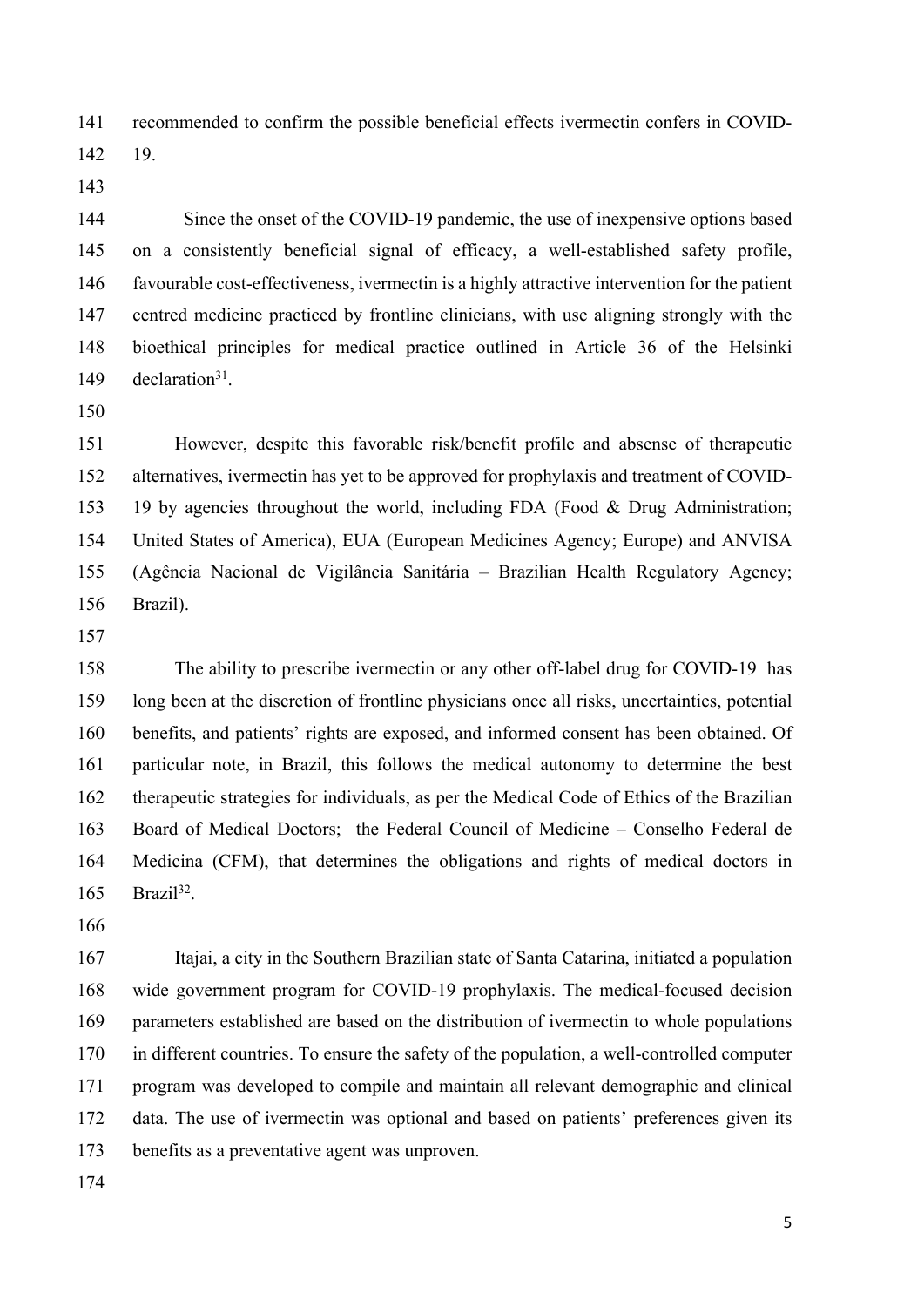| 175 | This study's objective is to assess the impact on important clincal outcomes when            |
|-----|----------------------------------------------------------------------------------------------|
| 176 | ivermectin is used as prophylaxis for COVID-19. The prophylaxis program occurred in          |
| 177 | addition to the standard non-pharmacological strategies of masking and social distancing,    |
| 178 | as part of a citywide program conducted in outpatient settings.                              |
| 179 |                                                                                              |
| 180 |                                                                                              |
| 181 | <b>Material and Methods</b>                                                                  |
| 182 |                                                                                              |
| 183 | Study population                                                                             |
| 184 |                                                                                              |
| 185 | This was a prospective, observational study. Although study design, IRB approval, and        |
| 186 | data analysis occurred after completion of the voluntary prophylaxis program, all data       |
| 187 | were collected prospectively in real-time with mandated reporting to the registry of all     |
| 188 | events as they occurred during the citywide governmental COVID-19 prevention with            |
| 189 | ivermectin program, from July 2020 to December 2020, developed in the city of Itajaí, in     |
| 190 | the state of Santa Catarina, Brazil. Demographic and clinical data was reported from         |
| 191 | medical records of patients followed in a large outpatient setting; a provisional outpatient |
| 192 | clinic set in the Convention Center of Itajaí, and several secondary outpatient settings, as |
| 193 | part of the Universal Health System (SUS).                                                   |
| 194 |                                                                                              |
| 195 | The objective was to determine the number of patients affected by COVID-19                   |
| 196 | (positivity rate of rtPCR-SARS-CoV-2), risk of death due to COVID-19 (whether                |
| 197 | infected or not), and COVID-19 mortality rate (risk of death from COVID-19) of those         |
| 198 | who used and did not use ivermectin prophylactically for COVID-19. This data was             |
| 199 | analyzed stratified by age, sex, presence of comorbidities, and correlated demographic       |
| 200 | characteristics.                                                                             |
| 201 |                                                                                              |
| 202 | The present retrospective analysis was approved by the CONEP - National                      |
| 203 | Research Ethics Council (CONEP) under the number 4.821.082 with the project number           |
| 204 | CAAE: 47124221.2.0000.5485.                                                                  |
| 205 |                                                                                              |
| 206 | Study procedures and data collection                                                         |
| 207 |                                                                                              |
|     |                                                                                              |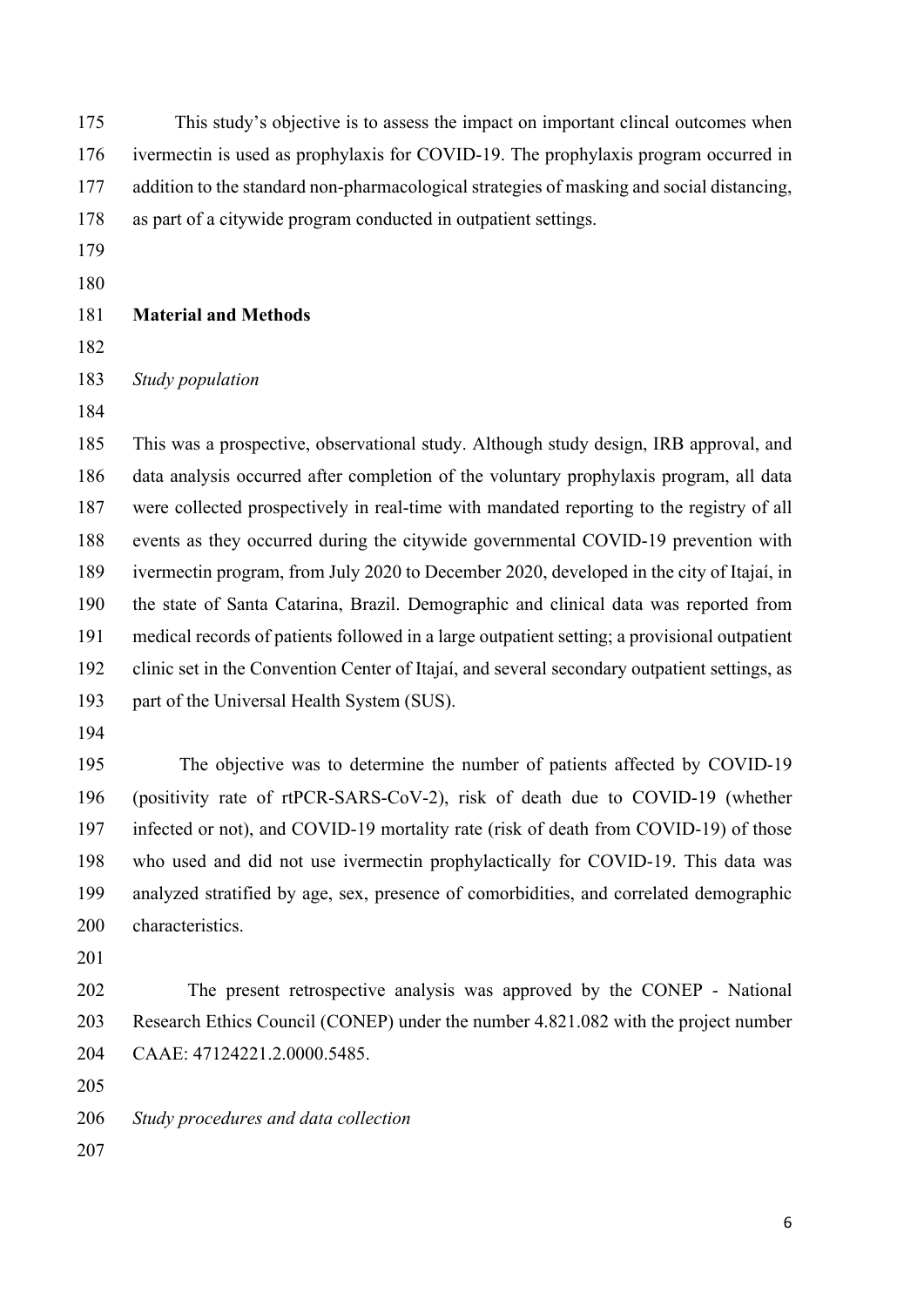Optional, voluntary prophylactic use of ivermectin was offered to patients during regular medical visits between July 7, 2020 and December 31, 2020 in 35 different sites, including 34 local SUS health centres and a large temporary patient setting. Doctors working in these sites were free to prescribe ivermectin prophylactically. Subjects that did not use ivermectin either refused or their primary care physicians opted not to offer ivermectin.

 The program was conducted in all 35 sites, 24/7, with the initial enrollment in the program occurring during a two-week time frame, due to the large number of subjects to evaluate in the entire population of Itajaí. In order to avoid underreported data, strict procedure sequencing was followed: 1. Registration and recording of patient data, documented by assistants; 2. Weighing subjects (Subject weight was essential to calculate the appropriate dose of ivermectin); 3. Brief medical evaluation of past medical history, comorbidities, use of medications and contraindications to drugs; 4. Medical prescription of prophylactic doses of ivermectin, according to medical judgment and following a subject's informed consent related to potential benefits, risks, and side effects. All details of this citywide program and campaign had been previously agreed upon between the city local department of the National Healthcare System (SUS), city mayor, and local public prosecutors.

 The following data were analyzed, adjusted as confounding factors, and used as variables for balancing and matching groups for the employment of propensity score matching (PSM) in the present study: age, sex, past medical history, previous diseases; myocardial infarction (MI), stroke: existing comorbidities; type 2 diabetes (T2D), asthma, chronic obstructive pulmonary disease (COPD), hypertension, dyslipidemia, cardiovascular diseases (CVD), cancer (any type), and other pulmonary diseases: habits (past or current smoking). Additional data analyzed included self-reported comorbidities and medications used.

 Patients who presented signs or the diagnosis of COVID-19 before July 7, 2020, were excluded from the sample. Other exclusion criteria were contraindications to ivermectin and subjects below 18 years of age. The dose and frequency of ivermectin treatment was 0.2mg/kg/day; *i.e.,* giving one 6mg-tablet for every 30kg. for 2 consecutive days every 15 days.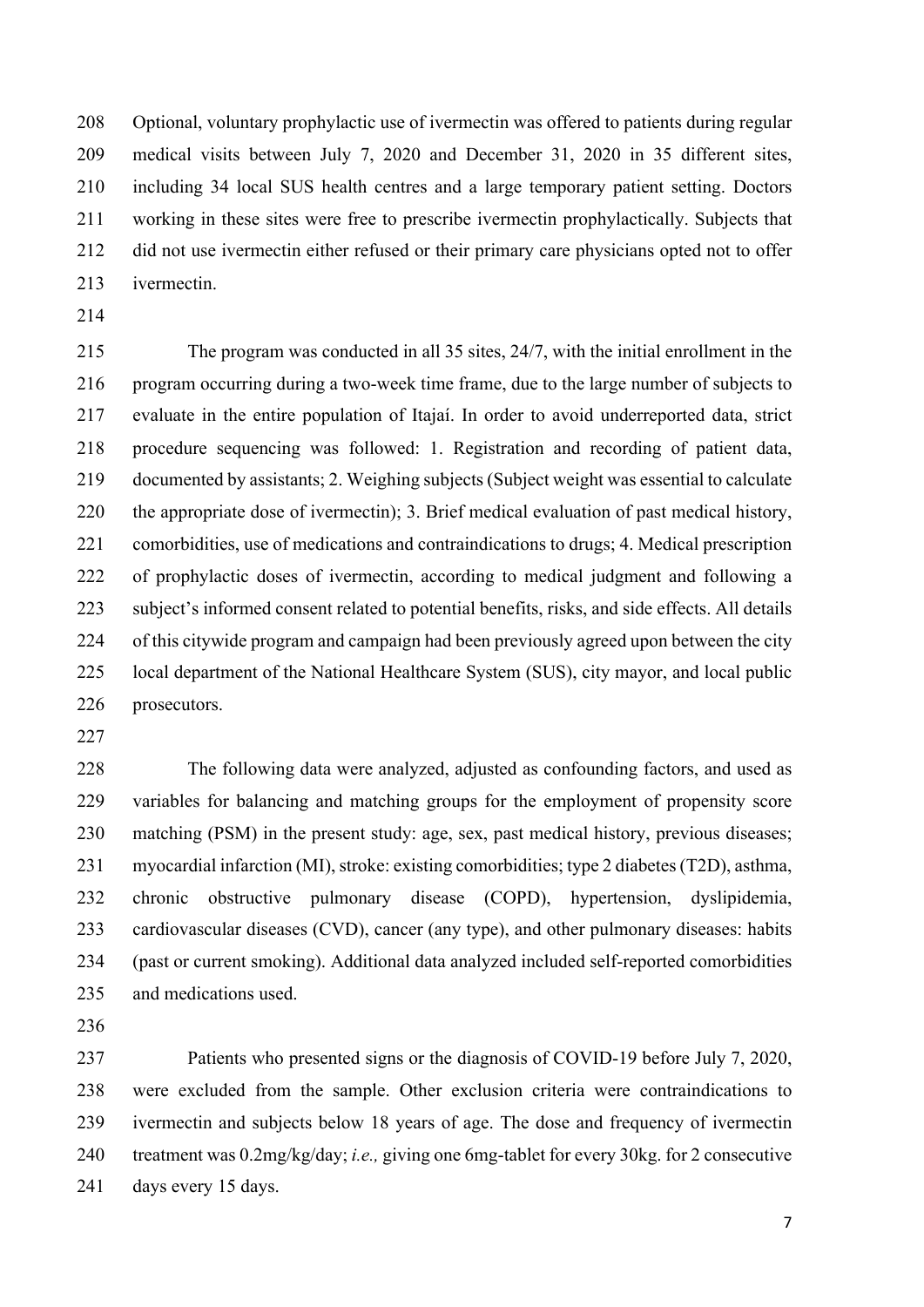During the study, subjects who became infected with COVID-19 were diagnosed with a positive rtPCR-SARS-CoV-2 and then underwent a specific medical visit to assess COVID-19 clinical manifestations and severity. All subjects were recommended not to use ivermectin, nitazoxanide, hydroxychloroquine, spironolactone or any other drug claimed to be effective against COVID-19. The city did not provide or support any specific pharmacological outpatient treatment for subjects infected with COVID-19.

 They were questioned for the presence of common COVID-19 symptoms. These included chills, high-grade fever, cough, myalgia, fatigue, anosmia, ageusia, sore throat, headache, nasal congestion, sneeze, runny nose, hemoptysis, nauseas, vomiting, abdominal pain, diarrhea, cutaneous rash, arthralgia, chest pain, eye pain and pinkeye, and presence of alert signs, including shortness of breath, signs of hypoxia, signs of coagulation abnormalities and an altered level of consciousness. Systolic and diastolic blood pressure, heart rate, respiratory rate, oxygen saturation, and axillar temperature were measured. The same signs and symptoms, and vital signs were collected at each following medical visit during COVID-19. Individual data was compiled and reviewed by the researchers.

 Registry data of all patient records from the city of Itajaí between July 7, 2020 and December 31, 2020, including those who used ivermectin and did not use ivermectin were reviewed. Subjects who tested positive for COVID-19 during the study were considered 264 for this analysis, whether they used ivermectin or not. Of the infected subjects, two groups were considered: subjects who used ivermectin prophylactically (treated group) and subjects who did not use ivermectin prophylactically (untreated group). Any missing data from patients were actively searched by the investigators, via phone or in person. Since this is a citywide program, all recorded data must have matched the exact number of COVID-19 cases and deaths of the city. This strict interval avoids differences in terms of periods of exposure.

 Due to the uncertainty of reinfection with COVID-19, subjects with a history of previous COVID-19 did not participate in the program although they were still permitted to use ivermectin prophylactically. Limiting parameters of the government system allowed the recording of a first episode of COVID-19 infection only.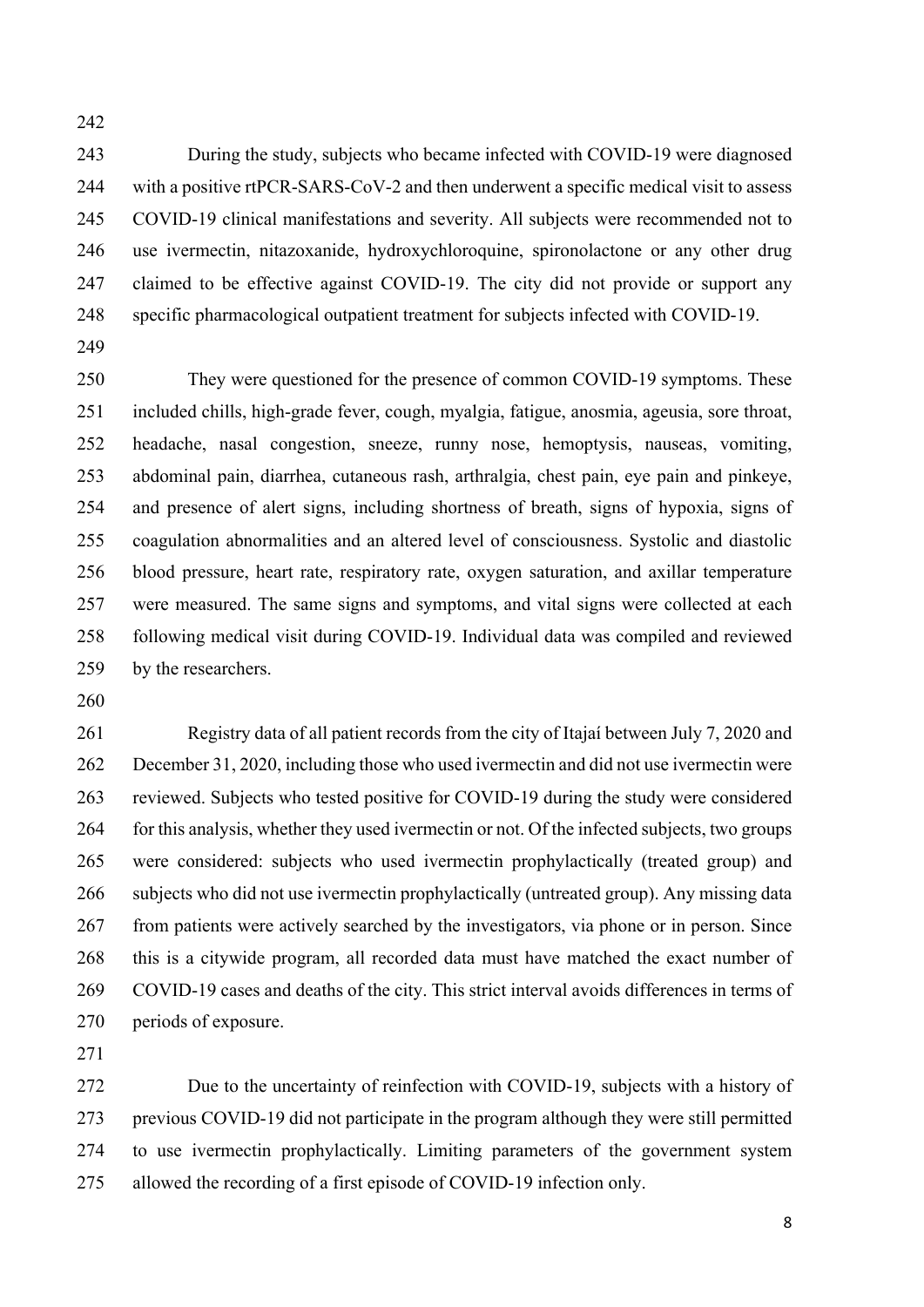Finally, city-wide COVID-19 hospitalization and mortality rates of Itajaí were compared between the period before the program (before July 7, 2020) and during the program between July 7, 2020 and December 31, 2020) aiming to evaluate whether a program of prophylaxis with ivermectin for COVID-19 would cause a positive impact in the overall numbers of the city, despite only partial adoption. Chances of dying from COVID-19 in the overall population, according to use or non-use of ivermectin (irrespective of COVID-19 infection) were only calculated prior to matching. Conversely, mortality rate, i.e., among those who were infected by the SARS-CoV-2, was calculated for both pre and post-matched cohorts. Analysis of hospitalization and mortality rates before matching, mortality rate in subpopulations among ivermectin users, among ivermectin non-users, and mortality rate ratios between iveremctin users and non-users in subpopulations, before and after propensity score matching, and STROBE checklist are presented in the **Supplement Appendix 1**.

- 
- 

#### *Statistical analysis*

 In this outpatient study of those who tested positive for SARS-CoV-2, mortality rate was evaluated according to each parameter, that adjusted against other variables (for multivariate regression analysis) and used for balancing and matching groups, including age intervals, sex, history of smoking, prophylactic ivermectin use, T2D, asthma, COPD, cardiovascular diseases and other pulmonary diseases, hypertension, current cancer (any type), history of stroke and/or MI. Groups, baseline characteristics, and mortality rates were presented before matching and after matching.

 Before matching, a generalized linear mixed model was employed, assuming the binomial distribution for the residues and including the fixed classificatory effects of each of these parameters. Age intervals were adjusted for the evaluation of ivermectin prophylactic use as an independent predictor of death from COVID-19. Unadjusted and multivariate Poisson- adjusted probabilities to survive from COVID-19 (p-value), according to each parameter were provided.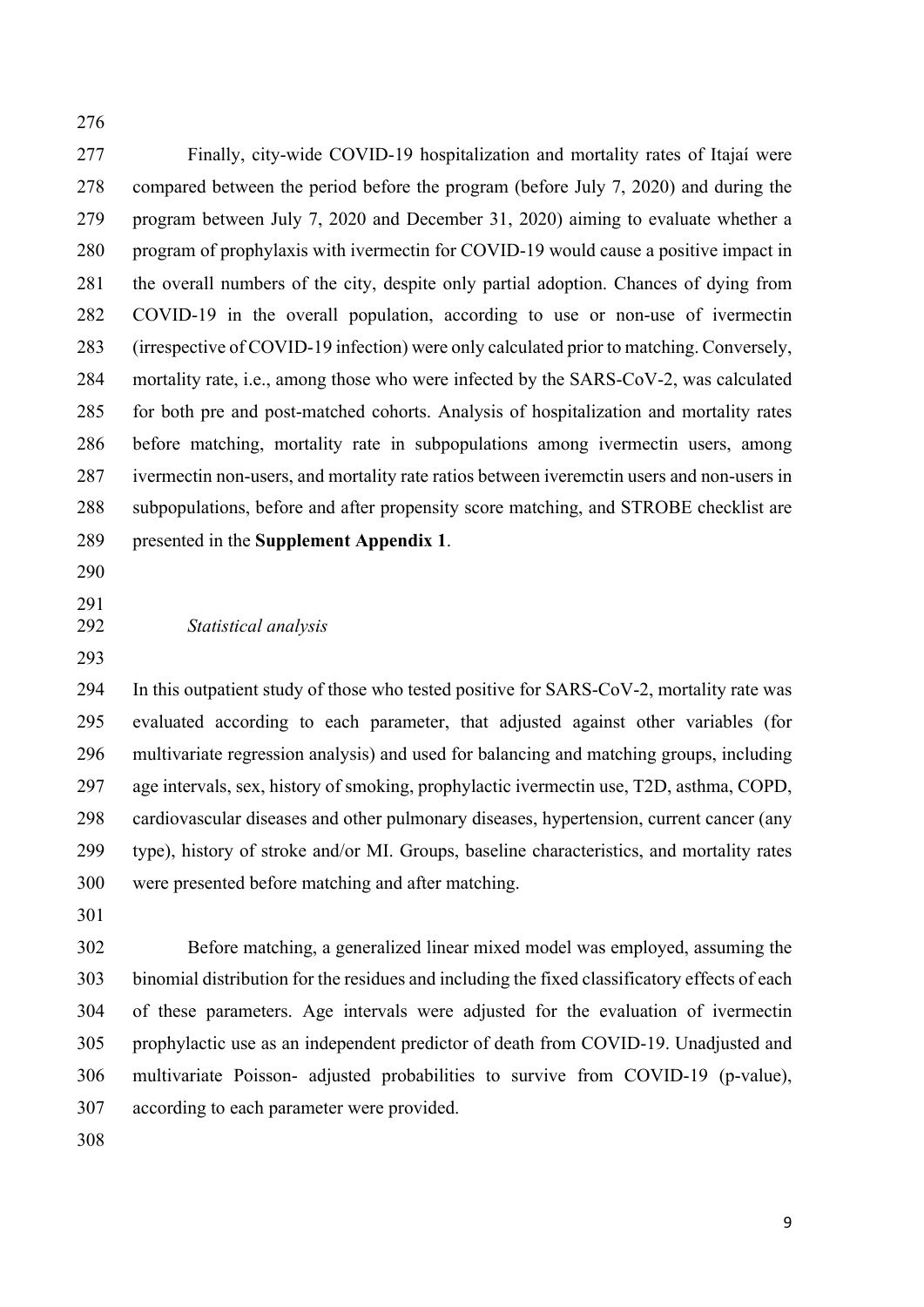PSM was performed for mortality risk between ivermectin and non-vermectin users. COVID-19 infection rate and risk of dying were also calculated matching for variables. After PSM, a second adjustment ('double adjustment') with multivariate linear 312 regression was performed for residual variables  $33,34$ . The statistical approach for missing data depended on the percentage of missing data for each parameter. However, due to the registry system design mandating that all data variables be filled to be formally included in the registry, only erroneously entered (illogical) data were found. In such instances, medical record review was performed to obtain the accurate data. The program used for the analysis was the Statistical Analysis Software (SAS/STAT) (SAS Institute Inc., Care, North Carolina, USA). **Results**  A total of 133,051 citizens of Itajai (60.3% of the population) received ivermectin before being infected by COVID-19. A total of 87,466 citizens (39.7 %) did not receive or did not want to receive ivermectin during the program, including as a prophylactic or as treatment after having COVID-19. 331 Of the 133,051 prophylaxed subjects, 4,311 had a positive rtPCR-SARS-CoV-2 (3.2% infection rate), while 3,034 of the 87,466 untreated subjects had positive rtPCR- SARS-CoV-2 (3.5% infection rate), a relative reduction of 7% in infection rate ratio (Risk ratio (RR), 0.93; 95% confidence interval (95%CI), 0.89-0.98; p = 0.003). After PSM, two cohorts of 3,034 subjects were created. Baseline characteristics of the 7,345 subjects included prior to PSM and the baseline characteristics of the 6,068 subjects in the matched groups are shown in Table 1. Prior to PSM, ivermectin users had a higher percentage of subjects over 50 years old 340 ( $p \le 0.0001$ ), higher prevalence of T2D ( $p = 0.0004$ ), hypertension ( $p \le 0.0001$ ), CVD (p  $341 = 0.03$ , and a higher percentage of caucasians ( $p = 0.004$ ), than non-users. After PSM, all baseline parameters were similar between groups.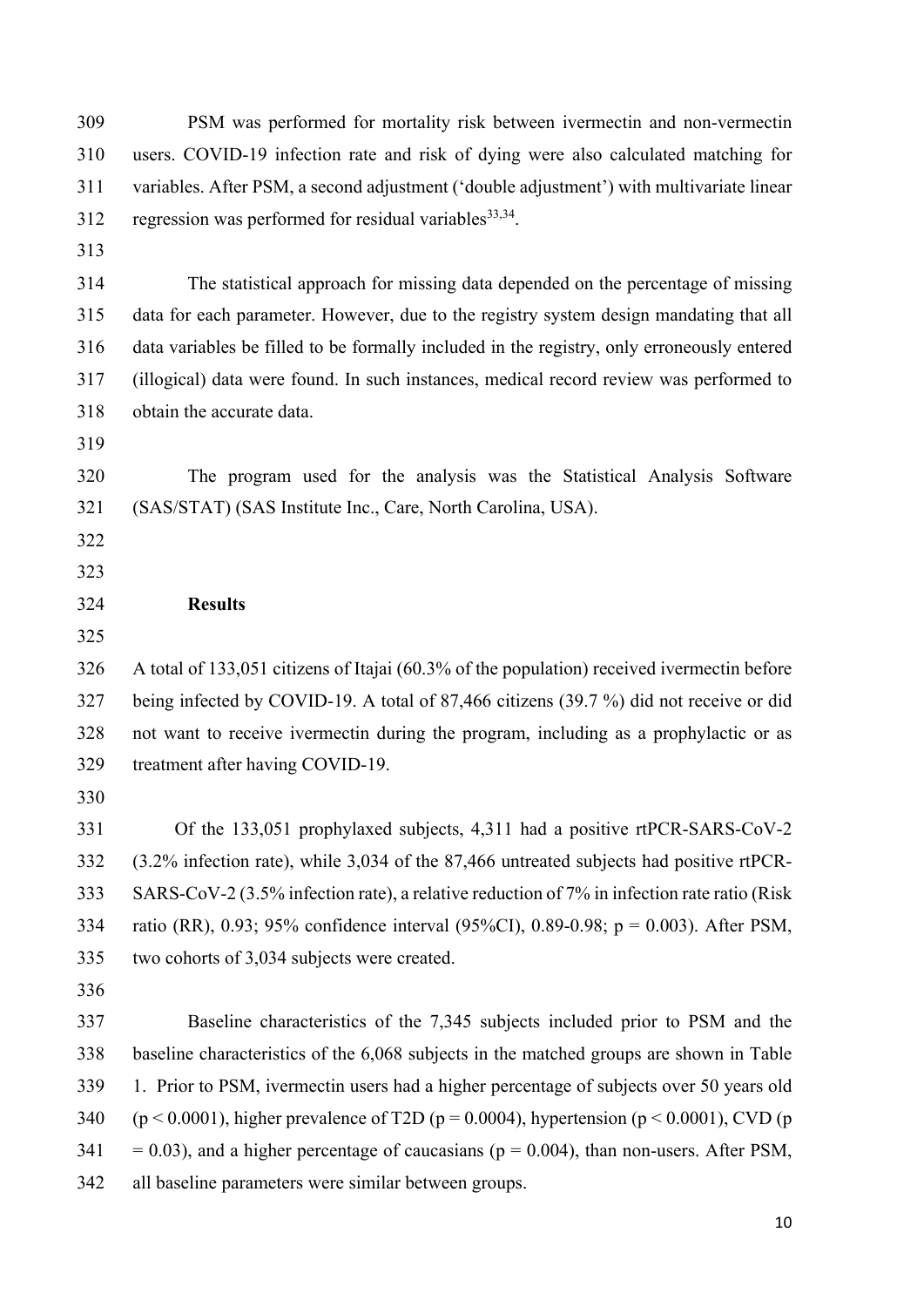# 344 **Table 1.** Baseline characteristics of subjects enrolled in study before matching and after propensity score matched. propensity score matched.

|                     |                                   | <b>Pre-Matching</b>                  |                                              | <b>Propensity Score Matched</b> |                          |                                             |                                              |
|---------------------|-----------------------------------|--------------------------------------|----------------------------------------------|---------------------------------|--------------------------|---------------------------------------------|----------------------------------------------|
|                     | <b>Overall</b><br>$(n =$<br>7,345 | Ivermectin<br>users<br>$(n = 4,311)$ | Non-<br>ivermectin<br>users<br>$(n = 3,034)$ | p-value                         | Overall<br>$(n = 6,068)$ | <b>Ivermectin</b><br>users<br>$(n = 3,034)$ | Non-<br>ivermectin<br>users<br>$(n = 3,034)$ |
| Age                 |                                   |                                      |                                              |                                 |                          |                                             |                                              |
| $Mean \pm SD$       | $42.0 \pm$<br>14.7                | $43.5 \pm 14.9$                      | $39.8 \pm 14.2$                              | < 0.0001                        | $39.7 \pm 14.0$          | $3967 \pm 13.8$                             | $39.8 \pm 14.2$                              |
| $<$ 30 y/o          | 1730<br>$(23.6\%)$                | 886<br>$(20.5\%)$                    | 844<br>(27.8%)                               |                                 | 1,691<br>$(27.9\%)$      | 844<br>$(27.9\%)$                           | 847<br>$(27.8\%)$                            |
| 30-50 $y$ /o        | 3703<br>$(50.4\%)$                | 2121<br>$(49.2\%)$                   | 1582<br>$(52.2\%)$                           |                                 | $3,155(52.0\%)$          | 1,573<br>$(51.9\%)$                         | 1,582<br>$(52.1\%)$                          |
| $> 50$ y/o          | 1912<br>$(26.0\%)$                | 1304<br>$(30.3\%)$                   | 608<br>$(20.0\%)$                            |                                 | 1,222<br>$(20,1\%)$      | 614<br>$(20.2\%)$                           | 608<br>$(20.1\%)$                            |
| <b>Sex</b>          |                                   |                                      |                                              | 0.31                            |                          |                                             |                                              |
| Female              | 3983<br>$(54.2\%)$                | 2359<br>$(54.7\%)$                   | 1624<br>$(53.5\%)$                           |                                 | 3,231<br>$(53.2\%)$      | 1,607<br>$(53.0\%)$                         | 1,624<br>$(53.5\%)$                          |
| Male                | 3362<br>$(45.8\%)$                | 1952<br>$(45.3\%)$                   | 1410<br>$(46.5\%)$                           |                                 | 2,837<br>$(46.8\%)$      | 1,427<br>$(47.0\%)$                         | 1,410<br>$(46.5\%)$                          |
| Race                |                                   |                                      |                                              |                                 |                          |                                             |                                              |
| Caucasians          | 5437<br>$(74.0\%)$                | 3245<br>$(75.3\%)$                   | 2192<br>$(72.2\%)$                           | 0.004                           | 4,398<br>$(72.5\%)$      | 2,206<br>(72.7%)                            | 2,192<br>$(72.3\%)$                          |
| Afro-               | 209                               | 109                                  | 100                                          | 0.052                           | 193                      | 93                                          | 100                                          |
| <b>Brazilians</b>   | $(2.8\%)$                         | $(2.5\%)$                            | $(3.3\%)$                                    |                                 | $(3.2\%)$                | $(3.1\%)$                                   | $(3.3\%)$                                    |
| Mixed               | 1583                              | 901                                  | 682                                          | 0.10                            | 1,364                    | 93                                          | 100                                          |
|                     | (22.6%)                           | $(20.9\%)$                           | (22.5%)                                      |                                 | (22.5%)                  | $(3.1\%)$                                   | $(3.3\%)$                                    |
| Asian-              | 116                               | 56                                   | 60                                           | 0.023                           | 113                      | 53                                          | 60                                           |
| <b>Brazilians</b>   | $(1.6\%)$                         | $(1.3\%)$                            | $(2.0\%)$                                    |                                 | $(1.9\%)$                | $(1.8\%)$                                   | $(2.0\%)$                                    |
| Type 2<br>diabetes  |                                   |                                      |                                              | 0.0004                          |                          |                                             |                                              |
| Yes                 | 214<br>$(2.9\%)$                  | 151<br>$(3.5\%)$                     | 63<br>$(2.1\%)$                              |                                 | 141<br>$(2.3\%)$         | 78<br>$(2.6\%)$                             | 63<br>$(2.1\%)$                              |
| No                  | 7131<br>$(97.1\%)$                | 4160<br>$(96.5\%)$                   | 2971<br>$(97.9\%)$                           |                                 | 5,927<br>(97.7%)         | 2,956<br>$(97.4\%)$                         | 2,971<br>$(97.9\%)$                          |
| <b>Asthma</b>       |                                   |                                      |                                              | 0.067                           |                          |                                             |                                              |
| Yes                 | $26(0.3\%)$                       | 20<br>$(0.5\%)$                      | 6<br>$(0.2\%)$                               |                                 | 21<br>$(0.3\%)$          | 15<br>$(0.5\%)$                             | 6<br>$(0.2\%)$                               |
| No                  | 7319<br>(99.7%)                   | 4291<br>$(99.5\%)$                   | 3028<br>$(99.8\%)$                           |                                 | 6,047<br>$(99.7\%)$      | 3,019<br>$(99.5\%)$                         | 3,028<br>$(99.8\%)$                          |
| <b>COPD</b>         |                                   |                                      |                                              | 0.72                            |                          |                                             |                                              |
| Yes                 | 13<br>$(0.2\%)$                   | $\overline{7}$<br>$(0.2\%)$          | $\boldsymbol{6}$<br>$(0.2\%)$                |                                 | 12<br>$(0.2\%)$          | 6<br>$(0.2\%)$                              | 6<br>$(0.2\%)$                               |
| No                  | 7332<br>$(99.8\%)$                | 4304<br>$(99.8\%)$                   | 3028<br>$(99.8\%)$                           |                                 | 6,056<br>$(99.8\%)$      | 3,028<br>$(99.8\%)$                         | 3,028<br>$(99.8\%)$                          |
| <b>Hypertension</b> |                                   |                                      |                                              | < 0.0001                        |                          |                                             |                                              |
| Yes                 | 528<br>$(7.2\%)$                  | 362<br>$(8.4\%)$                     | 166<br>$(5.5\%)$                             |                                 | 343<br>$(5.6\%)$         | 177<br>$(5.8\%)$                            | 166<br>$(5.5\%)$                             |
| N <sub>o</sub>      | 6817<br>$(92.8\%)$                | 3949<br>$(91.6\%)$                   | 2868<br>$(94.5\%)$                           |                                 | 5,725<br>$(94.4\%)$      | 2,857<br>$(94.2\%)$                         | 2,868<br>$(94.5\%)$                          |
| <b>CVD</b>          |                                   |                                      |                                              | 0.03                            |                          |                                             |                                              |
| Yes                 | 56 (0.8%)                         | 41                                   | 15                                           |                                 | 32                       | 17                                          | 15                                           |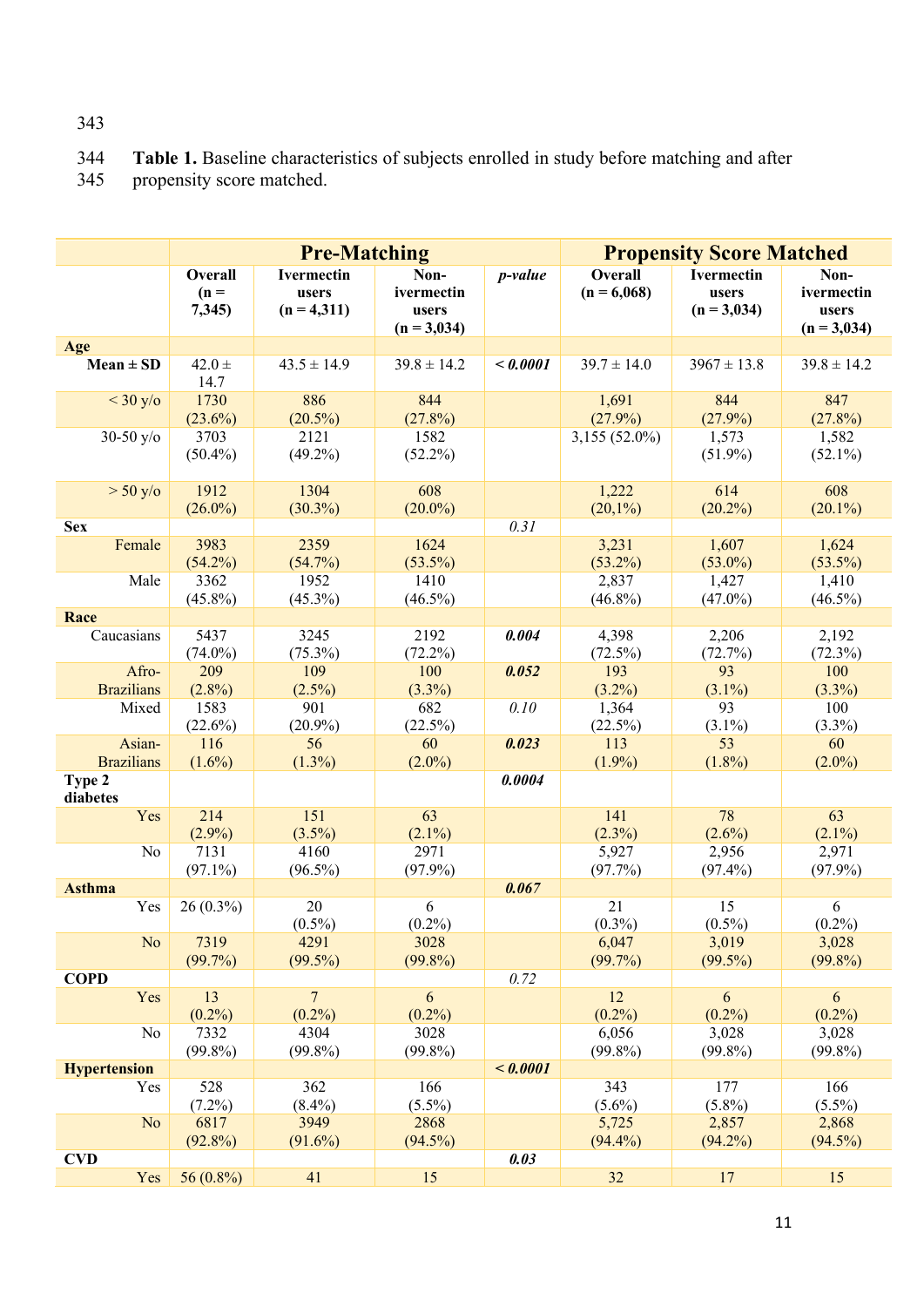|                      |             | $(1.0\%)$                                                                                                                               | $(0.5\%)$      |      | $(0.5\%)$  | $(0.6\%)$      | $(0.5\%)$      |
|----------------------|-------------|-----------------------------------------------------------------------------------------------------------------------------------------|----------------|------|------------|----------------|----------------|
| No                   | 7289        | 4270                                                                                                                                    | 3019           |      | 6,036      | 3,017          | 3,019          |
|                      | $(99.2\%)$  | $(99.0\%)$                                                                                                                              | $(99.5\%)$     |      | $(99.5\%)$ | $(99.4\%)$     | $(99.5\%)$     |
| <b>Other</b>         |             |                                                                                                                                         |                | 0.53 |            |                |                |
| pulmonary            |             |                                                                                                                                         |                |      |            |                |                |
| diseases             |             |                                                                                                                                         |                |      |            |                |                |
| Yes                  | 15          | 10                                                                                                                                      | 5              |      | 9          | 4              | 5              |
|                      | $(0.2\%)$   | $(0.2\%)$                                                                                                                               | $(0.2\%)$      |      | $(0.1\%)$  | $(0.1\%)$      | $(0.1\%)$      |
| N <sub>o</sub>       | 7330        | 4301                                                                                                                                    | 3029           |      | 6,059      | 3,030          | 3,029          |
|                      | $(99.8\%)$  | $(99.8\%)$                                                                                                                              | $(99.8\%)$     |      | $(99.9\%)$ | $(99.9\%)$     | $(99.9\%)$     |
| Cancer               |             |                                                                                                                                         |                | 0.66 |            |                |                |
| (any type)           |             |                                                                                                                                         |                |      |            |                |                |
|                      | 32          | 20                                                                                                                                      | 12             |      | 22         | 10             | 12             |
| Yes                  | $(0.4\%)$   | $(0.5\%)$                                                                                                                               | $(0.4\%)$      |      | $(0.4\%)$  | $(0.3\%)$      | $(0.4\%)$      |
|                      |             |                                                                                                                                         |                |      |            |                |                |
| No                   | 7313        | 4291                                                                                                                                    | 3023           |      | 6,046      | 3,024          | 3,022          |
|                      | $(99.6\%)$  | $(99.5\%)$                                                                                                                              | $(99.6\%)$     |      | $(99.6\%)$ | $(99.7\%)$     | $(99.6\%)$     |
| <b>Current</b>       |             |                                                                                                                                         |                | 0.76 |            |                |                |
| smoking              |             |                                                                                                                                         |                |      |            |                |                |
| Yes                  | 110         | 63                                                                                                                                      | 47             |      | 95         | 48             | 47             |
|                      | $(1.5\%)$   | $(1.5\%)$                                                                                                                               | $(1.5\%)$      |      | $(1.6\%)$  | $(1.6\%)$      | $(1.6\%)$      |
| N <sub>o</sub>       | 7235        | 4248                                                                                                                                    | 2987           |      | 5,973      | 2,986          | 2,987          |
|                      | $(98.5\%)$  | $(98.5\%)$                                                                                                                              | $(98.5\%)$     |      | $(98.4\%)$ | $(98.4\%)$     | $(98.4\%)$     |
| <b>History of MI</b> |             |                                                                                                                                         |                | 0.26 |            |                |                |
| Yes                  | 15          | 11                                                                                                                                      | $\overline{4}$ |      | 8          | $\overline{4}$ | $\overline{4}$ |
|                      | $(0.2\%)$   | $(0.3\%)$                                                                                                                               | $(0.1\%)$      |      | $(0.1\%)$  | $(0.1\%)$      | $(0.1\%)$      |
| No                   | 7330        | 4300                                                                                                                                    | 3030           |      | 6,060      | 3,030          | 3,030          |
|                      | $(99.8\%)$  | $(99.7\%)$                                                                                                                              | $(99.9\%)$     |      | $(99.9\%)$ | $(99.9\%)$     | $(99.9\%)$     |
| <b>History of</b>    |             |                                                                                                                                         |                | 0.56 |            |                |                |
| stroke               |             |                                                                                                                                         |                |      |            |                |                |
| Yes                  | $21(0.3\%)$ | 11                                                                                                                                      | 10             |      | 21         | 11             | 10             |
|                      |             | $(0.3\%)$                                                                                                                               | $(0.3\%)$      |      | $(0.4\%)$  | $(0.4\%)$      | $(0.3\%)$      |
| N <sub>o</sub>       | 7324        | 4300                                                                                                                                    | 3024           |      | 6,047      | 3,023          | 3,024          |
|                      | $(99.7\%)$  | $(99.7\%)$                                                                                                                              | $(99.7\%)$     |      | $(99.6\%)$ | $(99.6\%)$     | $(99.7\%)$     |
| 346                  |             | $COPD$ = chronic obstructive pulmonary disease; $CVD$ = cardiovascular disease; $MI$ = myocardial infarction; $SD$ = standard deviation |                |      |            |                |                |
|                      |             |                                                                                                                                         |                |      |            |                |                |

- 347
- 348

349 *Hospitalization and mortality rates in ivermectin users and ivermectin non-users* 350 *in propensity score matched analysis*

351

 As described in **Table 2**, after employing PSM, of the 6,068 subjects (3,034 in each group), there were 44 hospitalizations among ivermectin users (1.6% hospitalization rate) and 99 hospitalizations (3.3% hospitalization rate) among ivermectin non-users, a 56% reduction in hospitalization rate (RR, 0.44; 95%CI, 0.31 – 0.63). When adjustment for variables was employed, reduction in hospitalization rate was 67% (RR, 0.33; 95%CI 023 357 – 0.66;  $p < 0.0001$ ).

358

359 There were 25 deaths among ivermectin users (0.8% mortality rate) and 79 deaths 360 among non-ivermectin users (2.6% mortality rate), a 68% reduction in mortality rate (RR,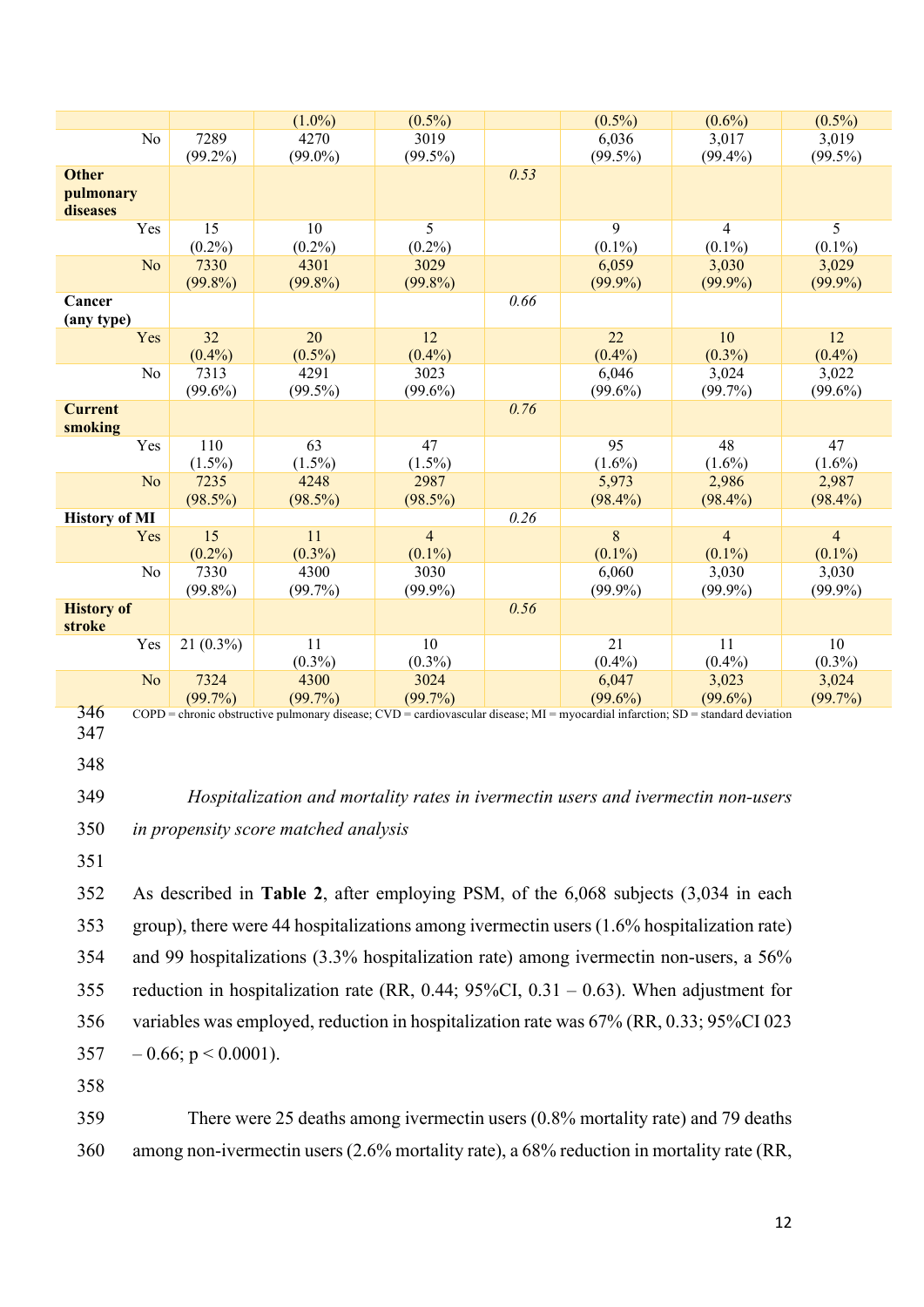- 361 0.32; 95%CI 0.20 0.49). When PSM was adjusted, reduction in mortality rate was  $70\%$
- 362 (RR, 0.30; 95%CI 0.19 0.46; p < 0.0001).
- 363

364 **Table 2a.** Propensity socre matched hospitalization and mortality rate among ivermectin users

365 and non-users.

|                              |                                                                                                                                                         | <b>Overall</b> | <b>IVM</b> users | Non-<br><b>IVM</b><br>users | <b>PSM</b><br>mortality risk ratio<br>$(95\%CI)$ and<br>p-value [p] | <b>Adjusted PSM</b><br>mortality risk ratio<br>$(95\%CI)$ and<br>p-value [p] |
|------------------------------|---------------------------------------------------------------------------------------------------------------------------------------------------------|----------------|------------------|-----------------------------|---------------------------------------------------------------------|------------------------------------------------------------------------------|
| <b>COVID-19</b><br>infection | Infected population (n)                                                                                                                                 | 6,068          | 3,034            | 3,034                       |                                                                     | $\overline{\phantom{0}}$                                                     |
| COVID-19<br>hospitalization  | Hospitalization due to COVID-<br>19                                                                                                                     | 143            | 44               | 99                          |                                                                     | $\overline{\phantom{a}}$                                                     |
|                              | Hospitalization rate*<br>$(in case of COVID-19)$ $(\%)$                                                                                                 | 2.3%           | 1.6%             | 3.3%                        | $0.44(0.31-0.63)$<br>$\leq 0.0001$                                  | $0.33(0.23-0.46)$<br>[<0.0001]                                               |
| COVID-19                     | COVID-19 deaths $(n)$ <sup>**</sup>                                                                                                                     | 104            | 25               | 79                          |                                                                     |                                                                              |
| death                        | Mortality rate                                                                                                                                          | $1.7\%$        | $0.8\%$          | $2.6\%$                     | $0.32(0.20-0.49)$                                                   | $0.30(0.19 - 0.46)$                                                          |
|                              | (among infected subjects) $(\%)$                                                                                                                        |                |                  |                             | $\leq 0.0001$                                                       | $\leq 0.0001$                                                                |
| 366                          | $IVM$ = ivermectin; PSM = propensity score matching; CI = confidence interval; *Only subjects hospitalized in public hospitals; **All deaths, including |                |                  |                             |                                                                     |                                                                              |

367 from public and private hospitals, and in-home.

368

369 **Figure 1.** Summary of the findings.

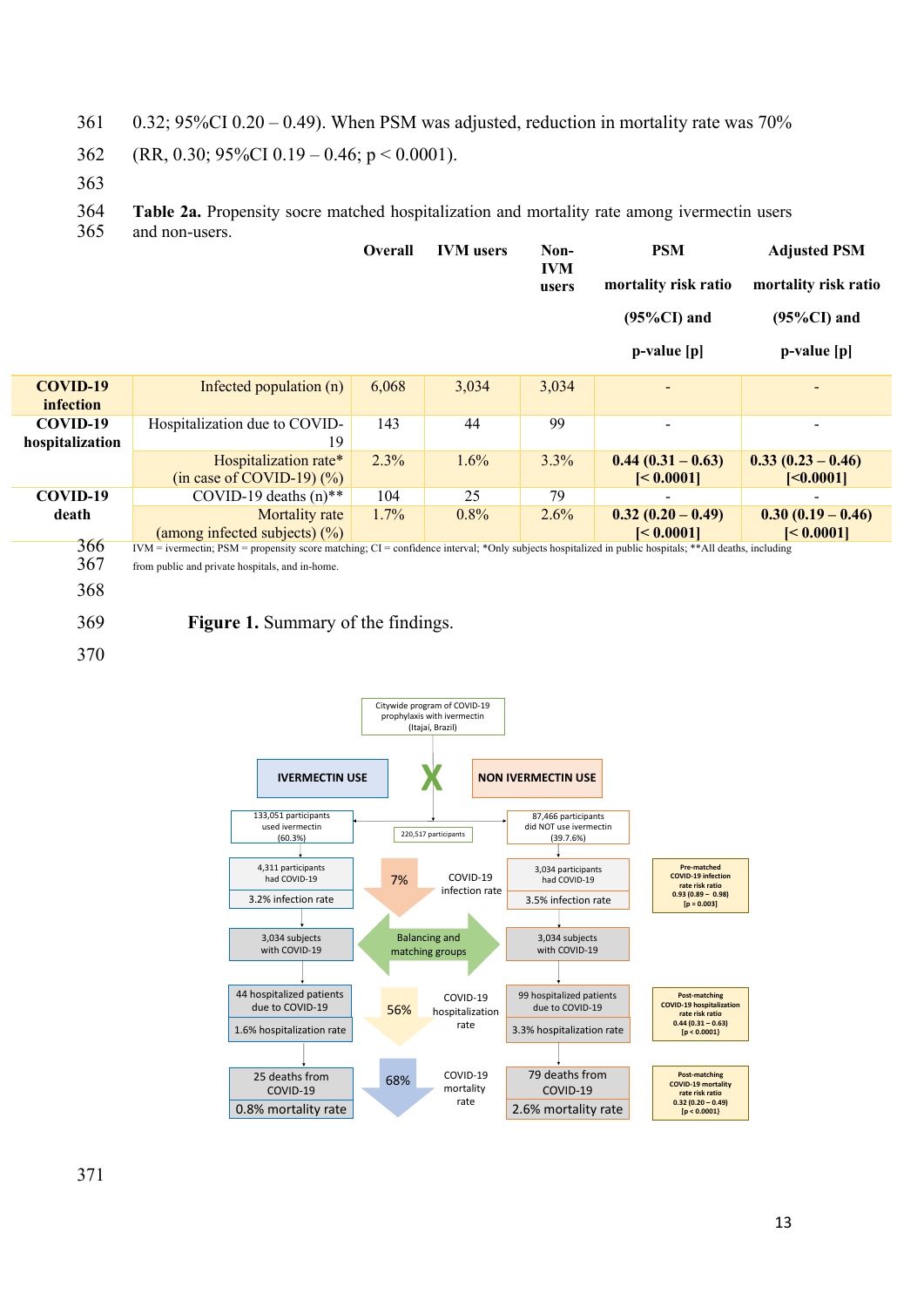374 **Table 3** describes resulting risk factors for COVID-19 death amongst the overall 375 population through PSM analysis. Risk factors for mortality in COVID-19 included aging 376 (p < 0.0001), male sex (p = 0.015), T2D (p < 0.0001), hypertension (p < 0.0001), asthma 377 (p = 0.011), COPD (p < 0.0001), other pulmonary diseases (p = 0.048), history of MI (p  $378 = 0.034$ ) and history of stroke ( $p \le 0.0001$ ). To detect independent risk factors, post-PSM 379 adjustment for variables showed that ivermectin (p < 0.0001; 70% reduction in mortality 380 risk) and female sex ( $p = 0.022$ ; 38% reduction in mortality risk) were protectors, whereas 381 T2D ( $p = 0.041$ ; 79% increase in mortality risk), hypertension ( $p = 0.008$ ; 98% increase 382 in mortality risk), and, marginally, other pulmonary diseases ( $p = 0.061$ ; 468% increase 383 in mortality risk) and history of stroke ( $p = 0.054$ ; 97% increase in mortality risk) were 384 identified as independent risk factors. 385



|                                    |                          | <b>Propensity Score Matched Groups</b> |                                                                       |                                                                                  |  |  |
|------------------------------------|--------------------------|----------------------------------------|-----------------------------------------------------------------------|----------------------------------------------------------------------------------|--|--|
| Variable                           | Overall<br>$(n = 6,068)$ | Death $(\% )$                          | Unadjusted<br><b>COVID-19 mortality risk</b><br>ratio and p-value [p] | Multivariate adjusted<br><b>COVID-19 mortality risk</b><br>ratio and p-value [p] |  |  |
| <b>Ivermectin use</b><br>$- n$ (%) |                          |                                        | 0.32<br>$(0.20 - 0.49)$<br>[< 0.0001]                                 | 0.30<br>$(0.19 - 0.46)$<br>[< 0.0001]                                            |  |  |
| Yes                                | 3,034                    | $25(0.8\%)$                            |                                                                       |                                                                                  |  |  |
| N <sub>o</sub>                     | 3,034                    | $79(2.6\%)$                            |                                                                       |                                                                                  |  |  |
| Age - $n$ (%)                      |                          |                                        | [< 0.0001]                                                            | [< 0.0001]                                                                       |  |  |
| $<$ 30 y/o                         | 1,691                    | 1<br>$(0.1\%)$                         |                                                                       |                                                                                  |  |  |
| 30-50 $y$ / $\circ$                | 3,155                    | $12(0.4\%)$                            |                                                                       |                                                                                  |  |  |
| $> 50$ y/o                         | 1,222                    | $91(7.4\%)$                            |                                                                       |                                                                                  |  |  |
| Sex- $n$ (%)                       |                          |                                        | 0.62<br>$(0.42 - 0.91)$<br>[0.015]                                    | 0.64<br>$(0.44 - 0.93)$<br>[0.022]                                               |  |  |
| Female                             | 3,231                    | 43<br>$(1.3\%)$                        |                                                                       |                                                                                  |  |  |
| Male                               | 2,837                    | 61<br>$(2.2\%)$                        |                                                                       |                                                                                  |  |  |
| Race - $n$ (%)                     |                          |                                        | [0.24]                                                                | [0.44]                                                                           |  |  |
| Caucasians                         | 4,398                    | 79<br>$(1.8\%)$                        |                                                                       |                                                                                  |  |  |
| Afro-Brazilians                    | 193                      | 6<br>$(3.1\%)$                         |                                                                       |                                                                                  |  |  |
| Mixed                              | 1.364                    | 17<br>$(1.3\%)$                        |                                                                       |                                                                                  |  |  |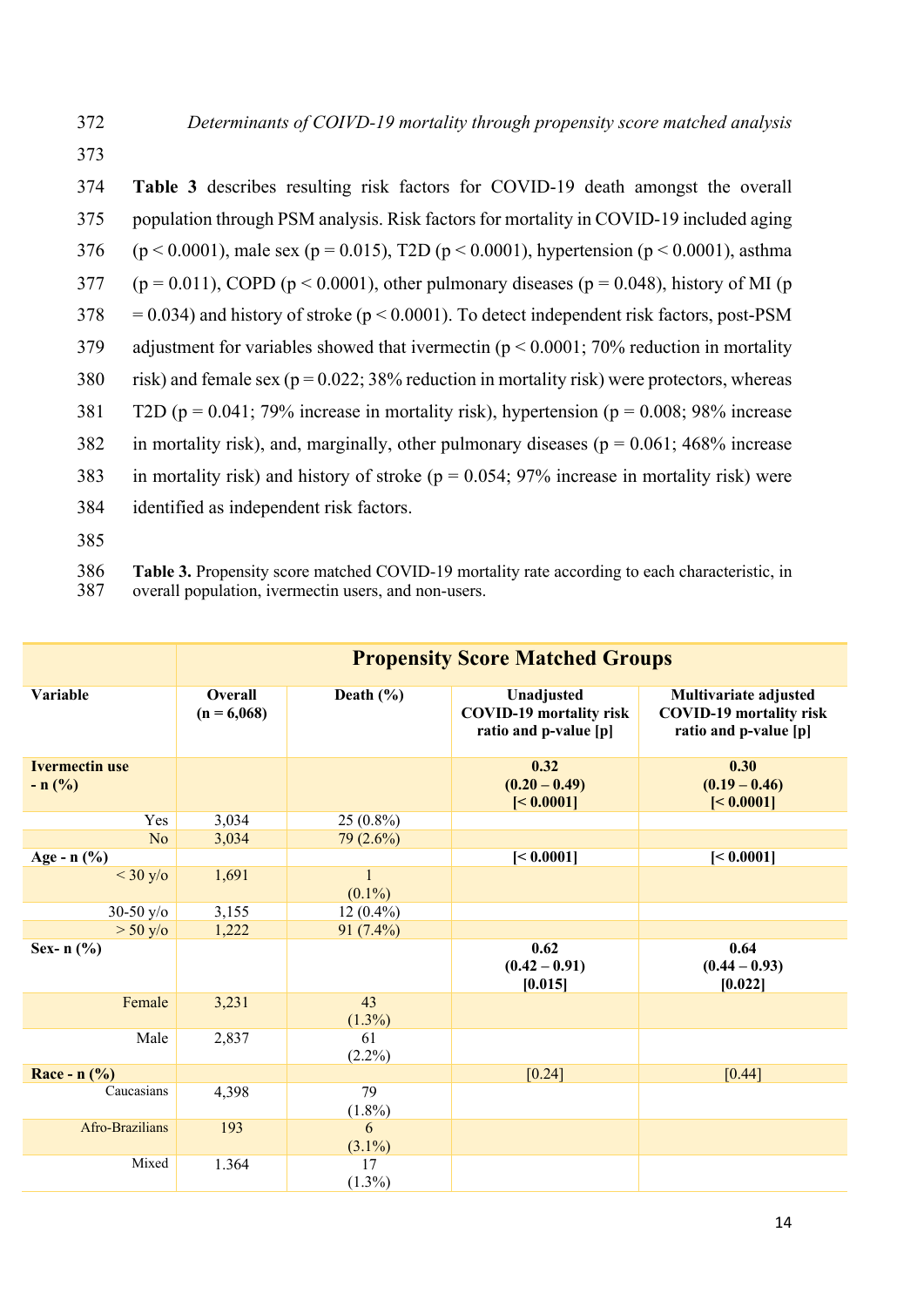| Asian-Brazilians                                                       | 113         | $\overline{c}$<br>$(1.9\%)$  |                                       |                                     |
|------------------------------------------------------------------------|-------------|------------------------------|---------------------------------------|-------------------------------------|
| <b>Type 2 diabetes</b><br>$- n$ (%)                                    |             |                              | 10.0<br>$(6.32 - 15.8)$<br>[< 0.0001] | 1.79<br>$(1.03 - 3.12)$<br>[0.041]  |
| Yes                                                                    | 141         | 20<br>$(14.2\%)$             |                                       |                                     |
| No                                                                     | 5,927       | 84<br>$(1.4\%)$              |                                       |                                     |
| <b>Hypertension</b><br>$\mathbf n$<br>(%)                              |             |                              | 8.83<br>$(5.99 - 13.0)$<br>[< 0.0001] | 1.98<br>$(1.19 - 3.30)$<br>[0.008]  |
| Yes                                                                    | 343         | 36<br>$(10.5\%)$             |                                       |                                     |
| N <sub>o</sub>                                                         | 5,725       | 68<br>$(1.2\%)$              |                                       |                                     |
| <b>Asthma</b><br>$- n$ (%)                                             |             |                              | 5.64<br>$(1.49 - 21.4)$<br>[0.011]    | 1.74<br>$(0.52 - 5.81)$<br>$[0.36]$ |
| Yes                                                                    | 21          | $\overline{2}$<br>$(9.5\%)$  |                                       |                                     |
| No                                                                     | 6,047       | 102<br>$(1.7\%)$             |                                       |                                     |
| <b>COPD</b><br>$- n$ (%)                                               |             |                              | 15.0<br>$(5.52 - 40.7)$<br>[< 0.0001] | 1.71<br>$(0.68 - 4.31)$<br>[0.25]   |
| Yes                                                                    | 12          | $\overline{3}$<br>$(25.0\%)$ |                                       |                                     |
| N <sub>o</sub>                                                         | 6,056       | 101<br>$(1.7\%)$             |                                       |                                     |
| Cardiovascular<br>diseases - $n$ (%)                                   |             |                              | 7.54<br>$(2.96 - 19.3)$<br>[< 0.0001] | 1.22<br>$(0.44 - 3.37)$<br>[0.70]   |
| Yes                                                                    | 32          | $\overline{4}$<br>$(12.5\%)$ |                                       |                                     |
| No                                                                     | 6,036       | 100<br>$(1.7\%)$             |                                       |                                     |
| <b>Other</b><br>pulmonary<br>diseases - $n$ $\left(\frac{9}{6}\right)$ |             |                              | 6.54<br>$(1.02 - 41.9)$<br>[0.048]    | 5.68<br>$(0.92 - 35.0)$<br>[0.061]  |
| Yes<br>N <sub>o</sub>                                                  | 9<br>6,059  | $1(11.1\%)$<br>103(1.7%)     |                                       |                                     |
| Cancer<br>(any type)<br>$- n (%)$                                      |             |                              | 2.67<br>$(0.39 - 18.3)$<br>$[0.32]$   | 1.97<br>$(0.30 - 12.9)$<br>[0.48]   |
| Yes                                                                    | 22          | $\mathbf{1}$<br>$(4.6\%)$    |                                       |                                     |
| $\rm No$<br><b>Current smoking</b>                                     | 6,046       | 103(1.7%)                    | 1.23                                  | 0.36                                |
| $- n$ (%)                                                              |             |                              | $(0.31 - 4.92)$<br>[0.77]             | $(0.08 - 1.70)$<br>$[0.20]$         |
| Yes<br>No                                                              | 95<br>5,973 | $2(2.1\%)$<br>102(1.7%)      |                                       |                                     |
| <b>History of MI</b><br>$- n$ (%)                                      |             |                              | 7.35<br>$(1.16 - 46.5)$<br>[0.034]    | 1.91<br>$(0.17 - 21.6)$<br>[0.60]   |
| Yes                                                                    | 8           | $1(12.5\%)$                  |                                       |                                     |
| $\rm No$<br><b>History of stroke</b><br>$- n (%)$                      | 6,060       | 103(1.7%)                    | 17.6<br>$(8.72 - 35.7)$               | 1.97<br>$(0.99 - 3.92)$             |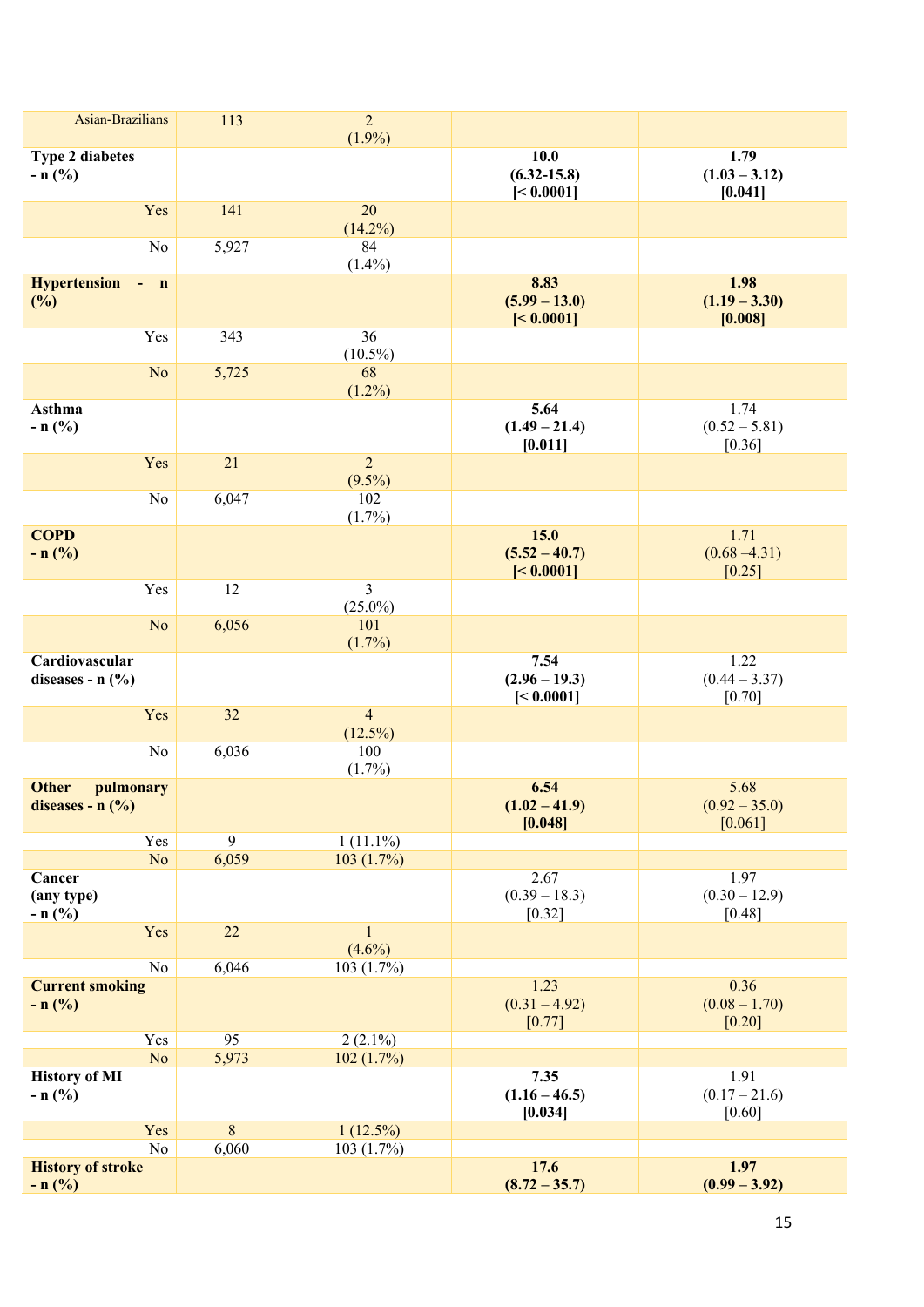|     |                                                                                      |                                                                                                               |             | [< 0.0001]                                                                                           | [0.054] |  |  |  |  |
|-----|--------------------------------------------------------------------------------------|---------------------------------------------------------------------------------------------------------------|-------------|------------------------------------------------------------------------------------------------------|---------|--|--|--|--|
|     | Yes                                                                                  | 21                                                                                                            | $6(28.6\%)$ |                                                                                                      |         |  |  |  |  |
|     | N <sub>o</sub>                                                                       | 6,047                                                                                                         | $98(1.6\%)$ |                                                                                                      |         |  |  |  |  |
| 388 |                                                                                      | $COPD$ = Chronic obstructive pulmonary disease; $CVD$ = cardiovascular disease; $MI$ = myocardiac infarction; |             |                                                                                                      |         |  |  |  |  |
| 389 |                                                                                      |                                                                                                               |             |                                                                                                      |         |  |  |  |  |
| 390 |                                                                                      | In a comparison of city-wide COVID-19 hospitalization rates prior to and during                               |             |                                                                                                      |         |  |  |  |  |
| 391 | the program, COVID-19 mortality decreased from 6.8% before the program with          |                                                                                                               |             |                                                                                                      |         |  |  |  |  |
| 392 | prophylactic use of ivermectin, to 1.8% after its beginning (RR, 0.27; 95%CO, 0.21 – |                                                                                                               |             |                                                                                                      |         |  |  |  |  |
| 393 |                                                                                      | 0.33; $p < 0.0001$ ), and in COVID-19 mortality rate, from 3.4% to 1.4% (RR, 0.41; 95%CI                      |             |                                                                                                      |         |  |  |  |  |
| 394 | $0.31 - 0.55$ ; p < 0.0001). (Table 4).                                              |                                                                                                               |             |                                                                                                      |         |  |  |  |  |
| 395 |                                                                                      |                                                                                                               |             |                                                                                                      |         |  |  |  |  |
| 396 |                                                                                      |                                                                                                               |             | <b>Table</b> 4. Hospitalization and mortality rates registered in the city of Itajaí, Brazil, before |         |  |  |  |  |
| 397 |                                                                                      |                                                                                                               |             | verus after the beginning of the citywide program with ivermectin use as prophylaxis for COVID-      |         |  |  |  |  |

19, independent of the ivermectin use status.

|                                                   | <b>Overall</b> | <b>Until July</b><br>30th | <b>After July</b><br>30th | Relative risk ratio<br>$(95\%CI)$ | $p$ -value |
|---------------------------------------------------|----------------|---------------------------|---------------------------|-----------------------------------|------------|
| <b>Infected COVID-19 population (n)</b>           | 9956           | 2663                      | 7293                      | $\qquad \qquad \blacksquare$      |            |
| Infected non-hospitalized COVID-19 population (n) | 9641           | 2481                      | 7160                      | $\overline{\phantom{a}}$          |            |
| <b>Hospitalized COVID-19 population (n)</b>       | 315            | 182                       | 133                       | $\qquad \qquad \blacksquare$      |            |
| COVID-19 hospitalization rate COVID-19 (%)        | $3.2\%$        | $6.8\%$                   | $1.8\%$                   | $0.27(0.21-0.33)$                 | < 0.0001   |
| <b>Overall number of COVID-19 deaths</b>          | 192            | 90                        | 102                       | $\overline{\phantom{a}}$          |            |
| Overall mortality rate $(\% )$                    | 1.9%           | 3.4%                      | $1.4\%$                   | $0.41(0.31-0.55)$                 | < 0.0001   |
| 399                                               |                |                           |                           |                                   |            |

| 400 |  |  |  |
|-----|--|--|--|
| 401 |  |  |  |
| 402 |  |  |  |
| 403 |  |  |  |
| 404 |  |  |  |
| 405 |  |  |  |
| 406 |  |  |  |
| 407 |  |  |  |
| 408 |  |  |  |
| 409 |  |  |  |
| 410 |  |  |  |
| 411 |  |  |  |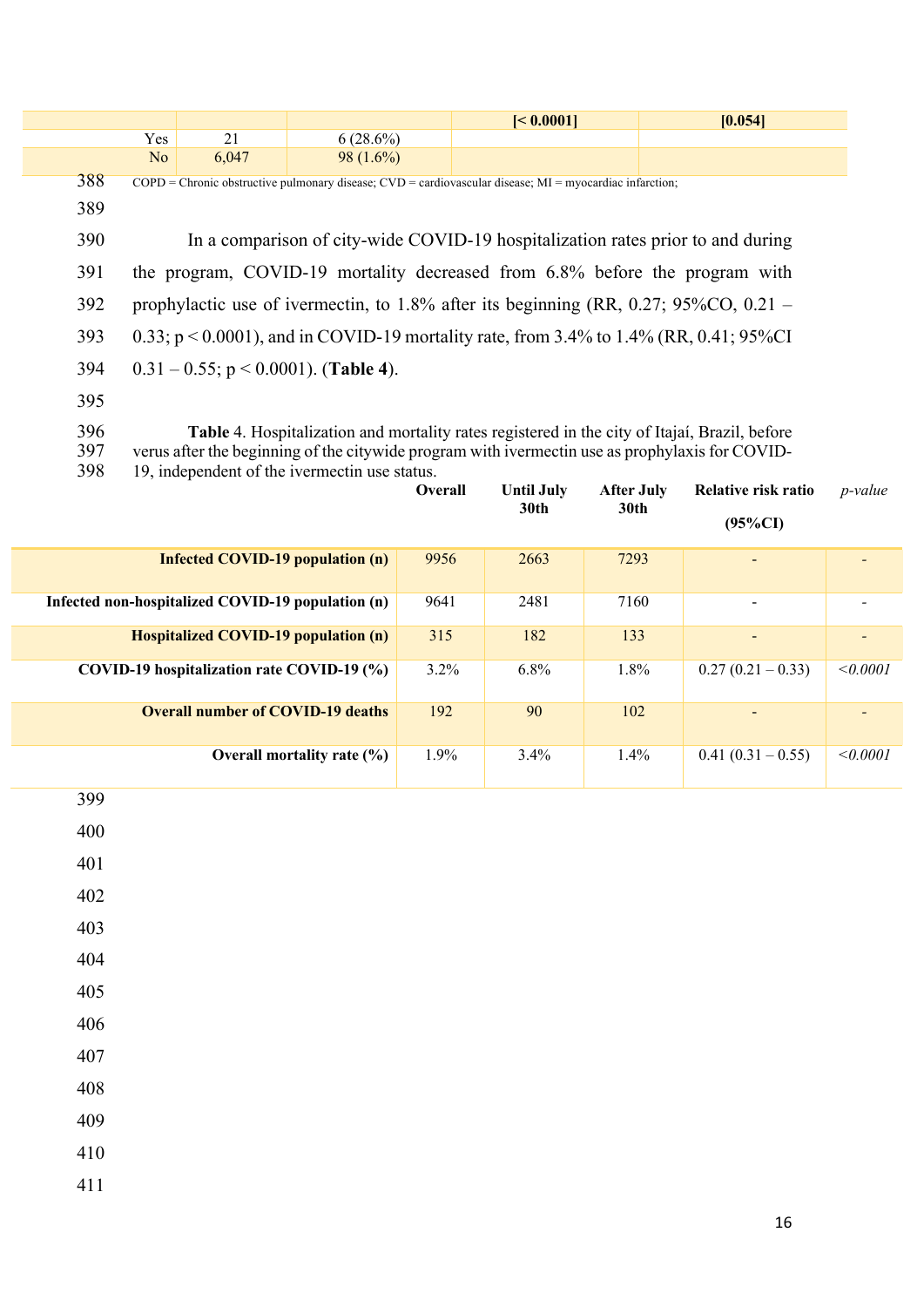- 
- 

### **Discussion**

416 This prospective, citywide COVID-19 ivermectin prophylaxis program resulted in significant reductions of COVID-19 infections, hospitalizations, and deaths. The ivermectin non-users were two times more likely to die from COVID-19 than ivermectin users in the overall population analysis.

 The city of Itajai, in the state of Santa Catarina, Brazil, started a citywide program of prophylaxis with ivermectin in July 2020 as part of several initiatives to reduce the burden of COVID-19. ivermectin was used, based on the existing literature at that time and on 424 the virtual absence of risks. The National Health System (Sistema Único de Saúde – SUS) that functions as a full healthcare support to the entire population allowed the city to establish a non-restricted population program. This program included a support structure consisting of a large outpatient clinic located at the Convention Center of Itajaí. This outpatient clinic became the main locale of assistance for COVID-19 patients, supported by multiple public facilities where general practitioners regularly saw patients.

 The use of ivermectin was optional unless contraindicated, and given upon medical discretion. A structured medical-based program with a medical visit and evaluation of basic demographic characteristics and comorbidities offered ivermectin as an optional prophylaxis to those who agreed to participate in this preventive treatment program. Health status was assessed and data was enterered prospectively throughout the period of the program, in a fully digitzed system provided by the national health system (SUS). Since the system existed prior to the pandemic, a significant number of the population were already registered with their health information, including past and current diseases, use of medications and other characteristics. The adaptations made to 440 the SUS for the pandemic preparedness, prior to the initiation of this ivermectin outpatient program, allowed a structured, well-organized collection of the data that monitored any missing values, reinforcing the reliability of the results.

 An important conservative bias was present. Major risk factors for severe COVID-19 and mortality due to COVID-19, including aging, diabetes, and hypertension, were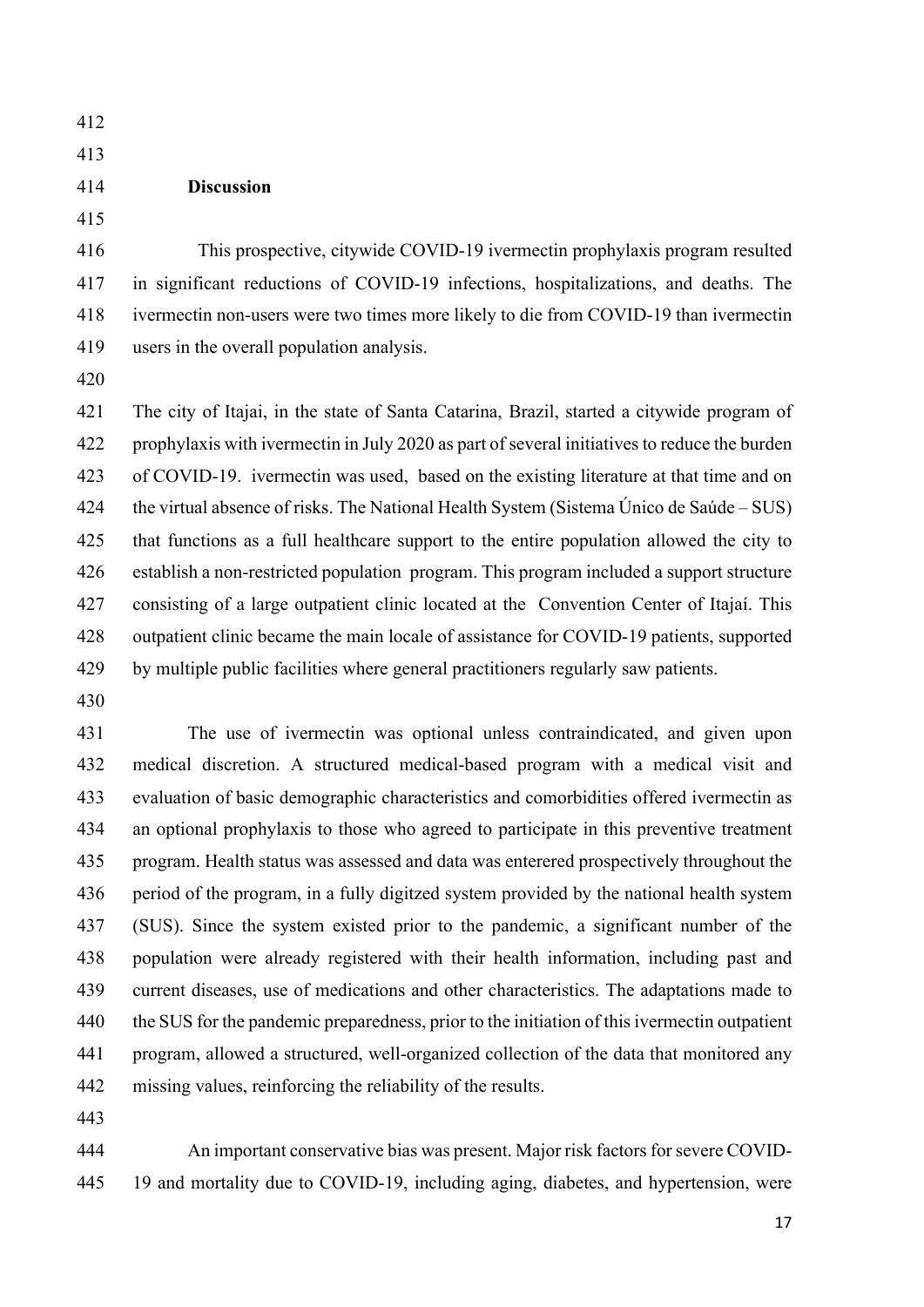446 more prevalent among ivermectin users, which may have underestimated the benefits measured Ivermectin was demonstrated to be particularly effective in subjects above 49 years old in terms of reduction of absolute risk, which corresponds to the group at the highest risk for COVID-19. This allows the understanding that prophylactic use of ivermectin can be particularly impactful in older subjects. In addition, ivermectin seemed to reduce the exceeding risk of hypertension, T2D, and other diseases.

453 In accordance with the literature, subjects with higher age, diabetes and 454 males were less likely to survive ( $p < 0.05$  for all), only aging remained as an independent risk factor after PSM (p < 0.0001). However, prophylactic ivermectin use appears to mitigate the additional risk of COVID-19 death due to T2D, hypertension, and cardiovascular diseases.

 The narrative that using preventive & early treatment therapies will have people relax their caution of remaining socially & physically distanced to allow more COVID- 19 related infections is not supported here. This study data demonstrates that the use of preventive ivermectin significantly lowers the infection rate, ands benefits outweigh the supposed increased risk of changes in social behaviours. Hence, we can speculate that the prophylactic use of ivermectin could play an important role in the reduction of the pandemic burden.

 Even after adjustments to measure the most relevant variables that could influence COVID-19 related outcomes, including age, sex, comorbidities, and habits, aiming to avoid overestimation of the effects of ivermectin and to resemble a randomized clinical 470 trial, prophylactic ivermectin proved to be protective for the overall population, with a 471 reduction of 48% in death rate and  $p = 0.001$  after employment of PSM.

 The protection provided by ivermectin when used prophylactically for COVID- 19 may have reflected in the reduction in COVID-19 hospitalization and mortality rates observed in a populational level. Compared to before the beginning of the program, COVID-19 hospitalization and mortality rates were reduced by 73% and 59%, respectively (p < 0.0001 for both). These reductions were obtained when overall population of the city of Itajaí, as well as overall number of COVID-19 cases, hospitalizations, and deaths, were considered, irrespective of the percentage of patients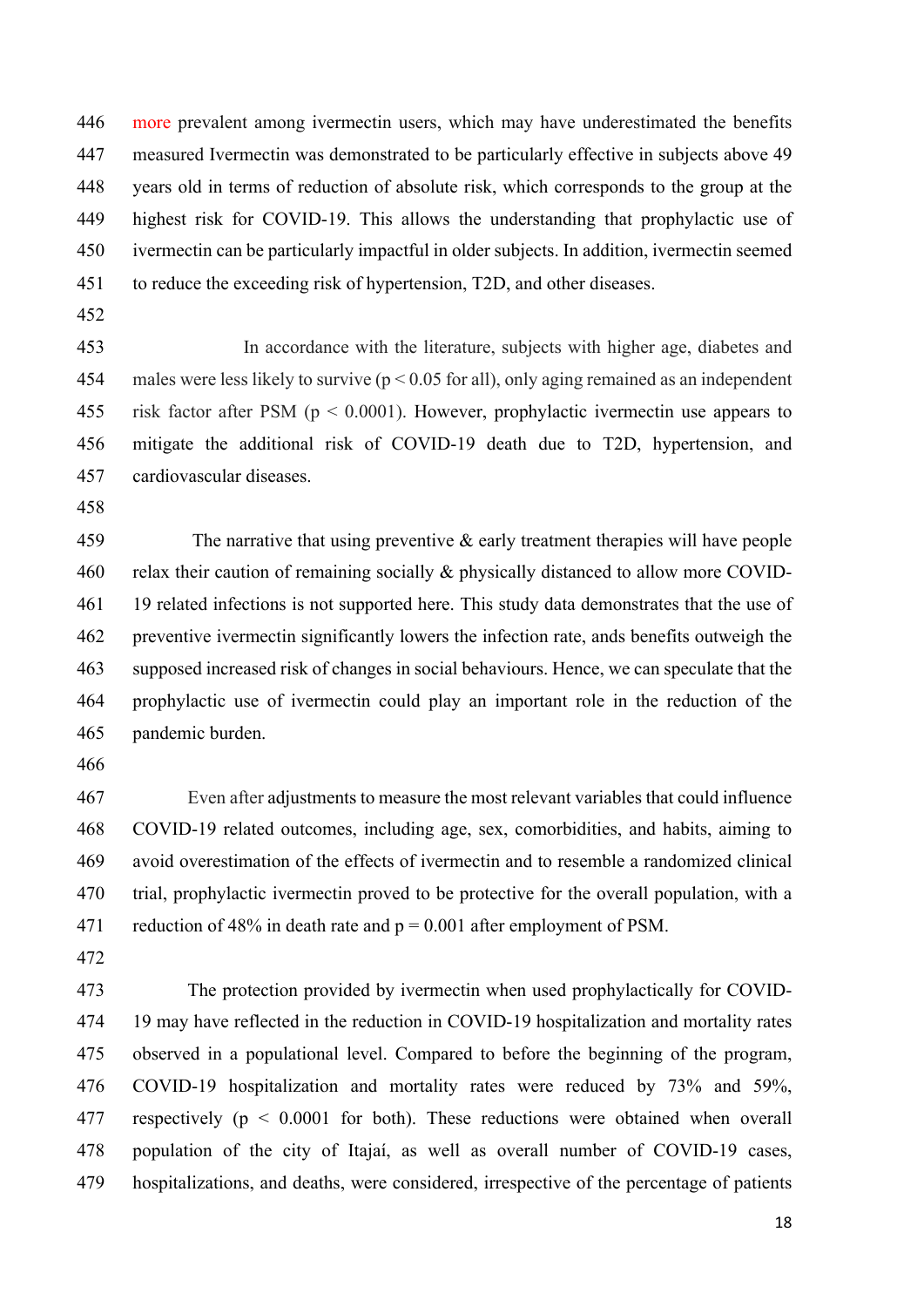using ivermectin prophylactically. When compared to all other major cities in the State of Santa Catarina, where Itajaí is located, differences in COVID-19 mortality rate between before July 7, 2020 and between July 7, 2020 and December 21, 2020, Itajaí is 483 ranked number one, and far from the second place<sup>35</sup>. These results indicate that medical- based optional prescription, citywide covered ivermectin can have a positive impact in the healthcare system.

 Due to the large number of participants, this citywide program was unable to supervise whether ivermectin users were using ivermectin regularly, in the correct dose and interval proposed. This occurred to be a potential another conservative bias, since the effects of ivermectin on prophylaxis could be underestimated due to adherence to the recommended frequency of ivermectin use.

493 While ivermectin is a multi-target drug<sup>36</sup>, its maximum benefits occur when it's present at minimum concentration in a wide range of sites to inhibit multiple metabolic and inflammatory pathways. However, although the dose of ivermectin employed in the program was smaller than the minimum to reach the concentration required to act in these multiple sites, the reduction in infection, mortality, and death rates in the infected group that used ivermectin prophylactically was surprisingly lower. Long-term or accumulated ivermectin could also play a critical role for its long-term protection against COVID-19.

### *Limitations*

 Being a prospective observational study which allowed subjects to self select between treatment vs. non-treatment instead of relying on randomization, important confounders may have been differentially present which could otherwise explain the differnces observed. Given that the benefits measured occurred despite negative risk factors being more present in the treatment group, this suggests the benefits are likely accurate and unbiased. Further, studies relying on PSM techniques have been to shown 509 to consistently agree with those employing randomization<sup>37,38</sup>, again supporting the likelihood the benefits measured are accurate, The prevailing type of SARS-CoV-2 in the city was unknown due to the lack of genotyping surveillance during the period of the program. Whether the prophylaxis proposed in this program would be as effective in other SARS-CoV-2 variants is unclear. Also, there was not a strict control of whether infected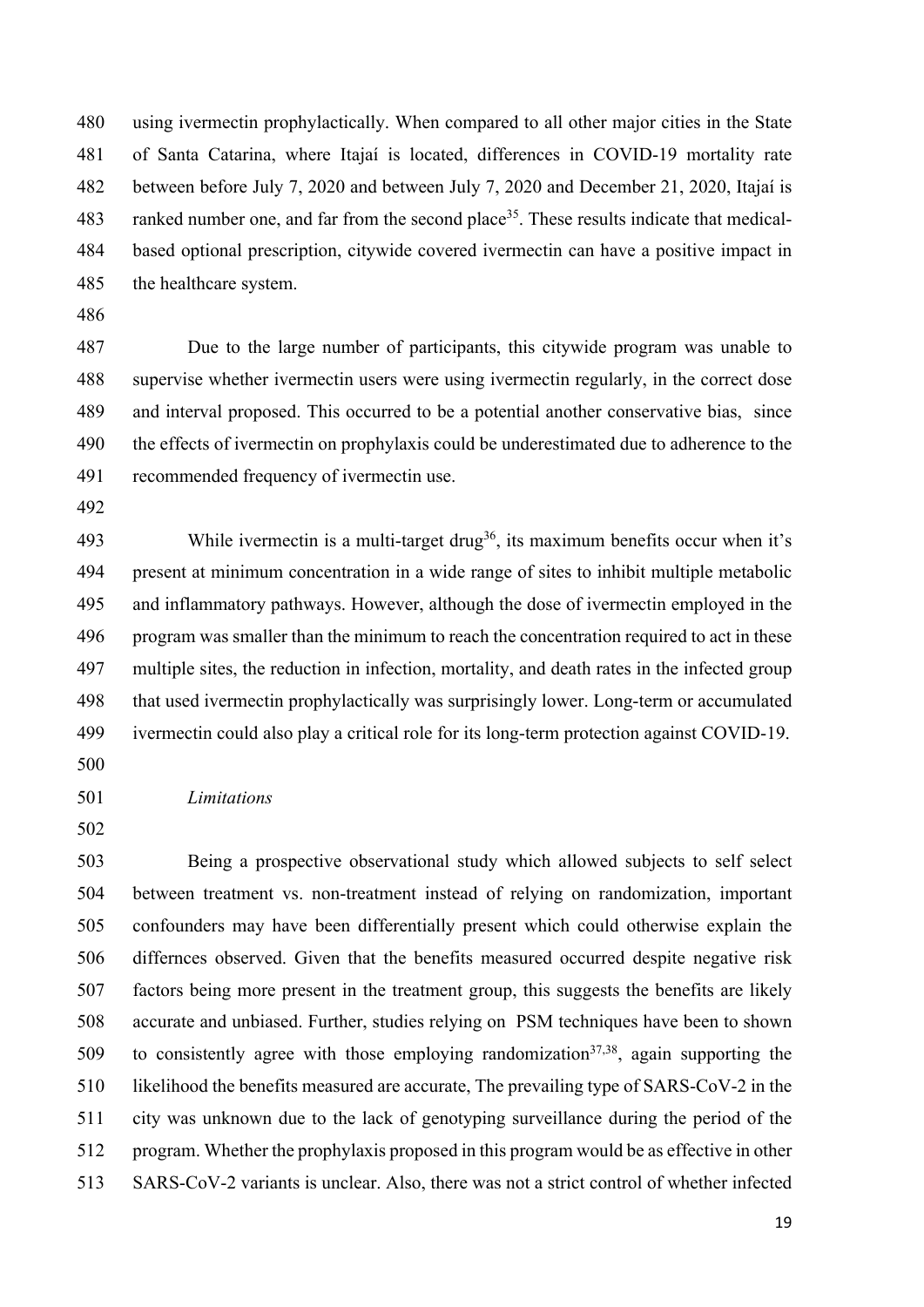subjects used any specific drug in case of COVID-19 infection, this allows the possibility that the differences may be explained by differences in the use of ivermectin or other medications as treatment.

- 
- 

*Final discussion*

 In this city-wide ivermectin prophylaxis program, a large, statistically significant decrease in mortality rate was observed after the program began among the entire population of city residents. When comparing subjects that used ivermectin regularly, non-users were two times more likely to die from COVID-19 while ivermectin users were 524 7% less likely to be infected with SARS-CoV-2 ( $p = 0.003$ ).

 Although this study is not a randomized, double-blind, placebo-controlled clinical trial, the data was prospectively collected and resulted in a massive study sample that allowed adjustment for numerous confounding factors, thus strengthening the findings of the present study.

 Due to the well-established, long-term safety profile of ivermectin, with rare adverse effects, the absence of proven therapeutic options to prevent death caused by COVID-19, and lack of effectiveness of vaccines in real-life all-cause mortality analyses to date, we recommend that ivermectin be considered as a preventive strategy, in particular for those at higher risk of complications from COVID-19 or at higher risk of contracting the illness

#### **Conclusion**

 In a city-wide ivermectin program with prophylactic, optional ivermectin use for COVID- 19, ivermectin was associated with significantly reduced COVID-19 infection, hospitalization, and death rates from COVID-19.

- 
- 
- 
-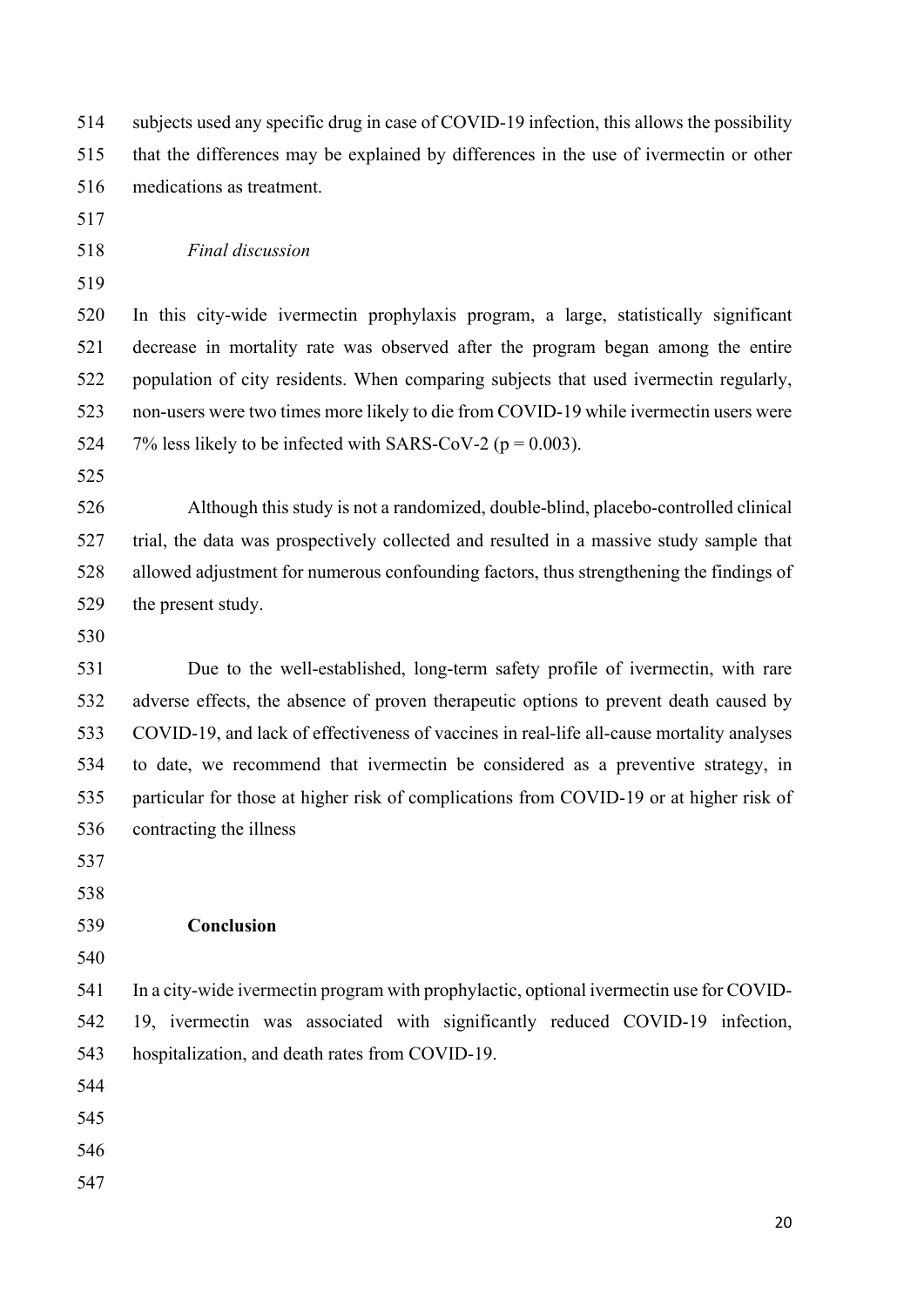### **Statements**

#### *Conflict of Interest*

 The authors declare no conflict of interest regarding the drug, ivermectin, and potential commercial benefits of the expansion of its use for COVID-19, or any other related gains. Dr Lucy Kerr received funding from Vitamedic, that manufactures ivermectin, unrelated to this study. Dr. Flavio A. Cadegiani was contracted by Vitamedic for consulting services unrelated to this study, and donated the full budget for COVID-19 patient care and research. Other authors have no conflicts of interest.

*Data availability statement*

 Dataset is available under reasonable request by institutions and organizations. 

*Author contributions*

 Lucy Kerr designed the study. Washington Luiz Olivato Assagra and Fernando Carlos Proença developed the computer program, compiled and ran the data. Raysildo Barbosa Lôbo, Fernando Baldi, Flavio A. Cadegiani and Juan J. Chamie designed and performed the statistical analyses. Lucy Kerr, Flavio A. Cadegiani, Fernando Baldi and Pierre Kory performed the analyses and interpretation of clinical and demographic data generated by the statistical analysis. Fernando Carlos Proença was responsible for the medical surveillance, subjects follow-up and other aspects related to the program administration of the present analysis. Raysildo Barbosa Lôbo and Lucy Kerr were responsible for resources, supervision and project administration related to the analyses. Pierre Kory, Juan J Chamie and Jennifer Hibberd reviewed the data and the manuscript. All authors contributed to the writing of the original draft and final reviewed manuscript. All authors have read and approved the manuscript.

- 
- *Funding*

 The city of Itajaí acquired the ivermectin, provided the medical and assistant staff and the sites where the citywide programs were conducted. No other funding sources were obtained.

## *Acknowledgements*

 We acknowledge Dr. Volnei José Morastoni, the city mayor of Itajaí, state of Santa Catarina, Brazil, for developing and enabling the citywide program of ivermectin for COVID-19 prophylaxis. We also acknowledge all the staff that worked at the citywide program for COVID-19 prevention with ivermectin in Itajaí, state of Santa Catarina, Brazil. Also, those who direct- or indirectly offered *pro bono* support for the subjects that participated in the program, compilation of data, or were involved in any other step that led to the present analysis.

- 
-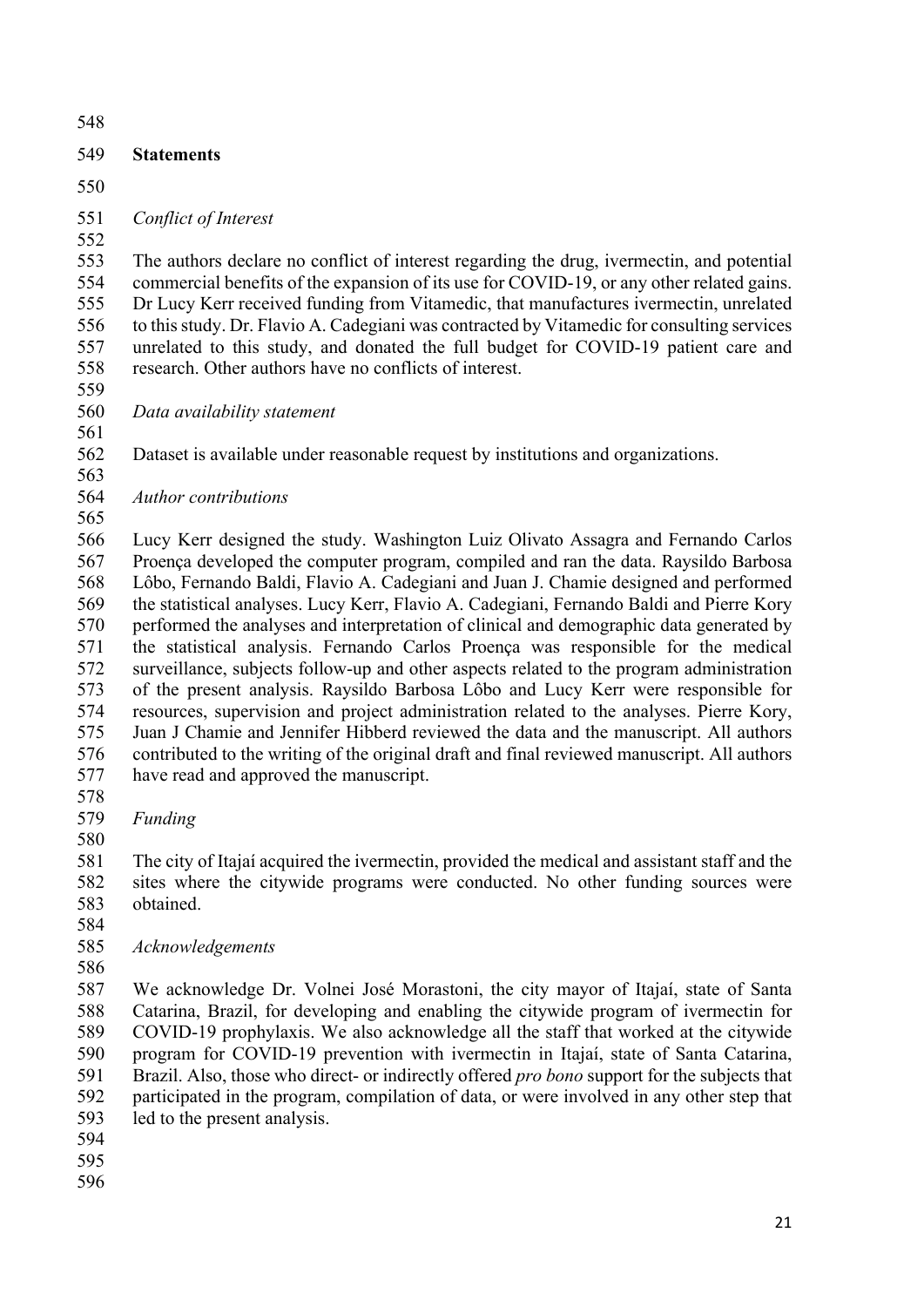#### **References**

- 1. Chen IS, Kubo Y. Ivermectin and its target molecules: shared and unique modulation mechanisms of ion channels and receptors by Ivermectin. J Physiol. 2018 May 15;596(10):1833-1845. doi: 10.1113/JP275236.
- 2. Kaur H, Shekhar N, Sharma S, Sarma P, Prakash A, Medhi B. Ivermectin as a potential drug for treatment of COVID-19: an in-sync review with clinical and computational attributes. Pharmacol Rep. 2021 Jan 3:1-14. doi: 10.1007/s43440- 020-00195-y.
- 3. Martin RJ, Robertson AP, Choudhary S. Ivermectin: An Anthelmintic, an Insecticide, and Much More. Trends Parasitol. 2021 Jan;37(1):48-64. doi: 10.1016/j.pt.2020.10.005.
- 4. Mastrangelo, E. et al. (2012) Ivermectin is a potent inhibitor of flavivirus replication specifically targeting NS3 helicase activity: new prospects for an old drug. J. Antimicrob. Chemother. 67, 1884–1894.
- 614 5. Wagstaff, K.M. et al. (2012) Ivermectin is a specific inhibitor of importin  $\alpha/\beta$ - mediated nuclear import able to inhibit replication of HIV-1 and dengue virus. Biochem. J. 443, 851–856
- 6. Crump A. Ivermectin: enigmatic multifaceted 'wonder' drug continues to surprise and exceed expectations. J Antibiot (Tokyo). 2017 May;70(5):495-505. doi: 10.1038/ja.2017.11.
- 7. Heidary F, Gharebaghi R. Ivermectin: a systematic review from antiviral effects to COVID-19 complementary regimen. J Antibiot (Tokyo). 2020 Sep;73(9):593- 602. doi: 10.1038/s41429-020-0336-z.
- 8. Li N, Zhao L, Zhan X. Quantitative proteomics reveals a broadspectrum antiviral property of Ivermectin, benefting for COVID19 treatment. J Cell Physiol. 2020.
- 9. Jin L, Feng X, Rong H. et al. The antiparasitic drug Ivermectin is a novel FXR ligand that regulates metabolism. Nat Commun 4, 1937 (2013). https://doi.org/10.1038/ncomms2924
- 10. Yang JS et all 2019. Permethrin and ivermectin modulate lipid metabolism in steatosis-induced HepG2 hepatocyte. Food and Chemical Toxicology. Vol 125, 2019, 595-604. https://doi.org/10.1016/j.fct.2019.02.005
- 11. Cairns DM, Giordano JE, Conte S, Levin M, and Kaplan DL.Ivermectin Promotes Peripheral Nerve Regeneration during Wound Healing. ACS Omega 2018 3 (10), 12392-12402. DOI: 10.1021/acsomega.8b01451
- 12. Zheng YY, Ma YT, Zhang JY, et al. COVID-19 and the cardiovascular system. Nat Rev Cardiol. 2020;17:259–60. https://doi.org/10.1038/s41569-020-0360-5
- 13. Nagai H, Satomi T, Abiru A, Miyamoto K, Nagasawa K, Maruyama M, et al. Antihypertrophic effects of small molecules that maintain mitochondrial ATP levels under hypoxia. EBioMedicine 2017;24:147–58. https://doi.org/10.1016/j.ebiom.2017.09.022
- 14. Park A, Iwasaki A, Type I. and type III interferons—induction, signaling, evasion, and application to combat COVID-19. Cell Host Microbe. 2020;27:870–8.
- 15. Zhang X, Song Y, Ci X, et al. Ivermectin inhibits LPS-induced production of inflammatory cytokines and improves LPS-induced survival in mice. Inflamm Res. 2008;57:524–9. https://doi.org/10.1007/s00011-008-8007-8.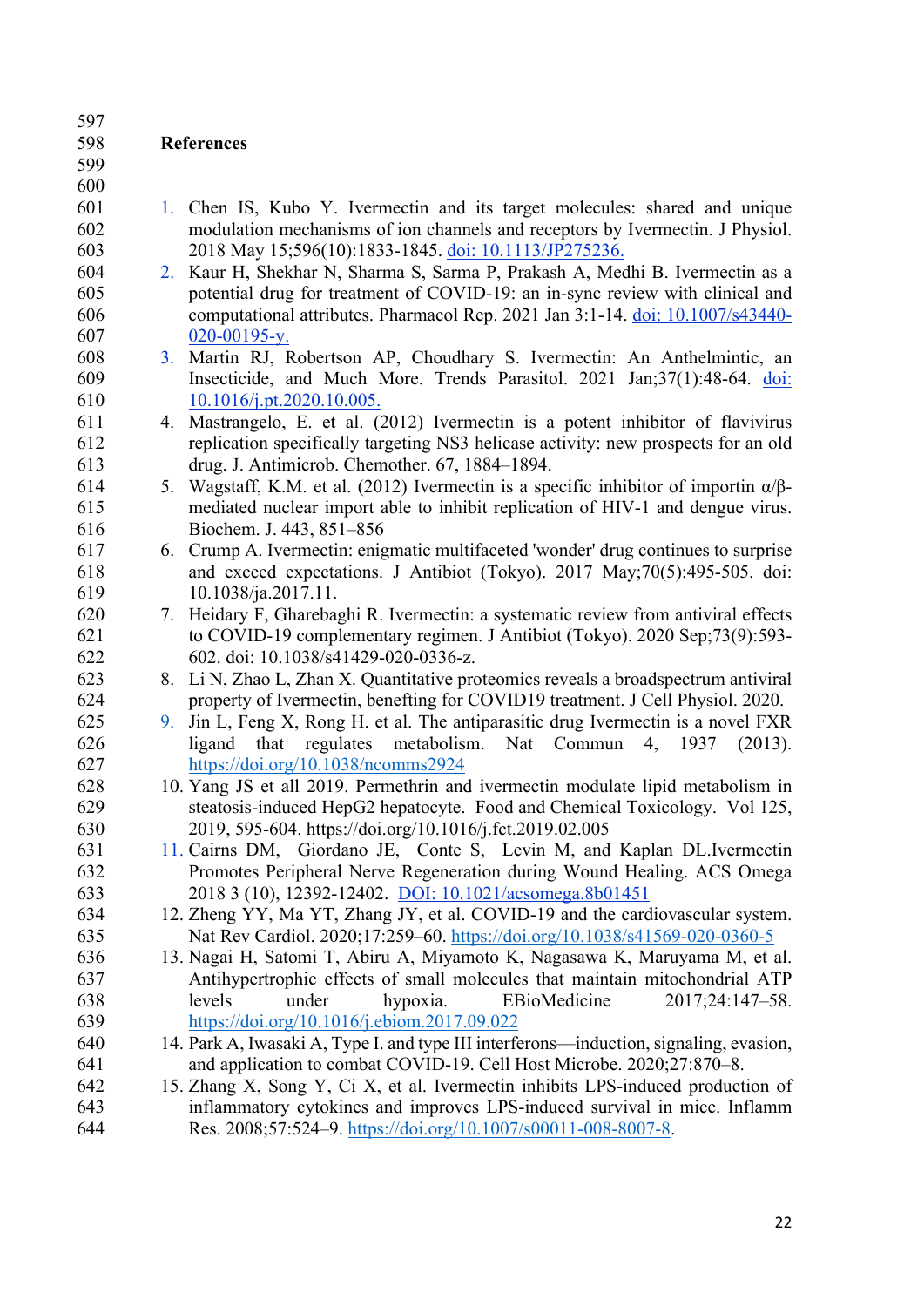| 645 | 16. Zaidi, A.K., Dehgani-Mobaraki, P. The mechanisms of action of Ivermectin         |
|-----|--------------------------------------------------------------------------------------|
| 646 | against SARS-CoV-2: An evidence-based clinical review article. J Antibiot            |
| 647 | (2021). https://doi.org/10.1038/s41429-021-00430-5                                   |
| 648 | 17. Matsuyama T, Kubli SP, Yoshinaga SK, et al. An aberrant STAT pathway is          |
| 649 | COVID-19.<br>Cell<br>Death<br>Differ.<br>2020;27:3209-25.<br>central<br>to           |
| 650 | https://doi.org/10.1038/s41418-020-00633-7                                           |
| 651 | 18. Kim J-H, Choi HS, Kim S-L, Lee D-S. The PAK1-Stat3 signaling pathway             |
| 652 | activates IL-6 gene transcription and human breast cancer stem cell formation.       |
| 653 | Cancers 2019;11:1527.                                                                |
| 654 | 19. Dou Q, Chen H-N, Wang K, Yuan K, Lei Y, Li K, et al. Ivermectin induces          |
| 655 | cytostatic autophagy by blocking the PAK1/Akt axis in breast cancer. Cancer Res.     |
| 656 | 2016;76:4457-69.                                                                     |
| 657 | 20. Layhadi JA, Turner J, Crossman D, Fountain SJ. ATP evokes Ca2+ responses         |
| 658 | and CXCL5 secretion via P2X4 receptor activation in human monocyte-derived           |
| 659 | macrophages. J Immunol Balt Md 1950 2018;200:1159.                                   |
| 660 | https://doi.org/10.4049/jimmunol.1700965                                             |
| 661 | 21. Juarez M, Schcolnik-Cabrera A, Dueñas-Gonzalez A. The multitargeted drug         |
| 662 | Ivermectin: from an antiparasitic agent to a repositioned cancer drug. Am J          |
| 663 | Cancer Res. 2018;8:317-31. Published 2018 Feb 1                                      |
| 664 | 22. Andersson U, Ottestad W, Tracey KJ. Extracellular HMGB1: a therapeutic           |
| 665 | target in severe pulmonary inflammation including COVID-19? Mol Med.                 |
| 666 | 2020;26:42.                                                                          |
| 667 | 23. Yan S, Ci X, Chen N. Anti-Inflammatory effects of Ivermectin in mouse model      |
| 668 | of allergic asthma. Inflamm Res. 2011;60:589-96. athway. Fundam Clin Pharm.          |
| 669 | 2009;23:449-55.                                                                      |
| 670 | 24. Reis TAR, Oliveira-da-Silva JA, Tavares GSV, Mendonça DVC, Freitas CS et al.     |
| 671 | Ivermectin presents effective and selective antileishmanial activity in vitro and in |
| 672 | vivo against Leishmania infantum and is therapeutic against visceral                 |
| 673 | leishmaniasis.Exp<br>2021<br>Feb;221:108059.<br>Parasitol.<br>doi:                   |
| 674 | 10.1016/j.exppara.2020.108059.                                                       |
| 675 | 25. Scheim DE.Ivermectin for COVID 19 treatment Clinical response at quasi-          |
| 676 | threshold doses via hypothesized alleviation of CD147 mediated vascular              |
| 677 | occlusive (June, 2020) SS RN:https://SSRN.com/abstract=3636557                       |
| 678 | 26. Ci X, Li H, Yu Q, Zhang X, Yu L, Chen N, Song Y, Deng X. Avermectin exerts       |
| 679 | anti-inflammatory effect by downregulating the nuclear transcription factor          |
| 680 | kappa-B and mitogen-activated protein kinase activation pathway. Fundam Clin         |
| 681 | Pharmacol. 2009 Aug;23(4):449-55. doi: 10.1111/j.1472-8206.2009.00684.x.             |
| 682 | 27. Zaidi AK, Dehgani-Mobaraki P. The mechanisms of action of Ivermectin against     |
| 683 | SARS-CoV-2: An evidence-based clinical review article. J Antibiot (Tokyo).           |
| 684 | 2021 Jun 15:1-13. doi: 10.1038/s41429-021-00430-5.                                   |
|     |                                                                                      |
| 685 | 28. Kalfas S, Visvanathan K, Chan K Drago J. The therapeutic potential of            |
| 686 | Ivermectin for COVID-19: a systematic review of mechanisms and evidence. doi:        |
| 687 | https://doi.org/10.1101/2020.11.30.20236570 - PREPRINT                               |
| 688 | 29. Behera P, Patro BK, Singh AK, Chandanshive PD, S R R, Pradhan SK, Pentapati      |
| 689 | SSK, Batmanabane G, Mohapatra PR, Padhy BM, Bal SK, Singh SR, Mohanty                |
| 690 | RR. Role of Ivermectin in the prevention of SARS-CoV-2 infection among               |
| 691 | healthcare workers in India: A matched case-control study. PLoS One. 2021 Feb        |
| 692 | 16;16(2):e0247163. doi: 10.1371/journal.pone.0247163.                                |